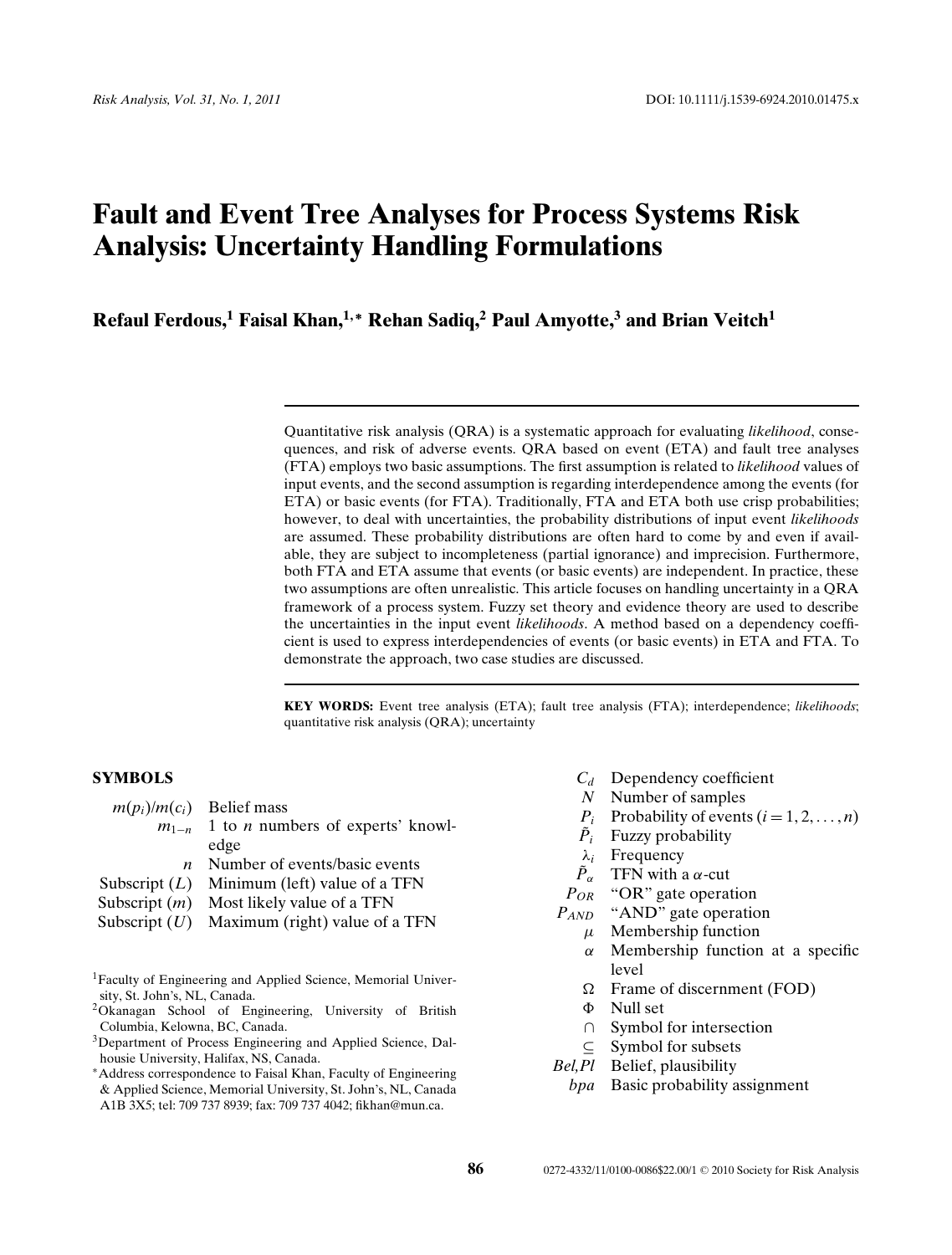## **ABBREVIATIONS**

- E Events
- H High
- I Independent
- P Perfectly dependent
- L Low
- BE Basic events
- MH Moderately high
- ML Moderately low
- RH Rather high
- S Strong
- VH Very high
- VL Very low
- VS Very strong
- VW Very weak
- DS Dempster & Shafer
- W Weak
- T, F True/false probability
- ETA Event tree analysis
- FTA Fault tree analysis
- PDF Probability density function
- MCS Monte Carlo simulation
- TFN Triangular fuzzy number

#### **1. INTRODUCTION**

Process systems in chemical engineering are infamous for fugitive emissions, toxic releases, fire and explosions, and operation disruptions. These incidents have considerable potential to cause an accident and incur environmental and property damage, economic loss, sickness, injury, or death of workers in the vicinity. Quantitative risk analysis (QRA) is a systematic approach that integrates quantitative information about an incident and provides detailed analysis that helps to minimize the *likelihood* of occurrence and reduces its adverse consequences. QRA for process systems is a difficult task as the failures of components and the consequences of an incident are randomly varied from process to process. Furthermore, for a process system comprising thousands of components and steps, it is difficult to acquire the quantitative information for all components. $(1)$  Finally, the interdependencies of various components are not known and are generally assumed to be independent for the purpose of simplicity.

Event tree analysis (ETA) and fault tree analysis (FTA) are two distinct methods for QRA that develop a logical relationship among the events leading to an accident and estimate the risk associated with the accident. The term "event" is frequently used in place of the term "accident" in the analyses of fault trees and event trees for  $QRA$ .<sup>(2)</sup> ETA is a technique used to describe the consequences of an event (initiating event) and estimate the likelihoods (frequency) of possible outcomes of the event. FTA represents basic causes of occurrence of an unwanted event and estimates the likelihood (probability) as well as the contribution of different causes leading to the unwanted event. In FTA, the basic causes are termed basic events, and the unwanted event is called the top event.<sup>(3−6)</sup> Kumamoto and Henley<sup>(7)</sup> provide a detailed description of fault tree development and analysis for a process system.

In the event tree, the unwanted event is named as an initiating event, and the follow-up consequences are termed as events or safety barriers.<sup>(8)</sup> The ETA represents the dichotomous conditions (e.g., success/ failure, true/false, or yes/no) of the initiating event until the subsequent events lead to the final outcome events.<sup>(8−10)</sup> AIChE<sup>(8)</sup> and Lees<sup>(11)</sup> provide a detailed procedure for constructing and analyzing the ETA for a process system.

Event and fault trees help to conduct the QRA for process systems based on two major assumptions.(2) First, the *likelihood* of events or basic events is assumed to be exact and precisely known, which is not very often true due to inherent uncertainties in data collection and defining the relationships of events or basic events.(10,12) Moreover, because of variant failure modes, design faults, and poor understanding of failure mechanisms, as well as the vagueness of system phenomena, it is often difficult to predict the acquired probability of basic events/events precisely.<sup> $(13)$ </sup> Second, the interdependencies of events or basic events in an event tree or fault tree are assumed to be independent, which is often an inaccurate assumption.<sup> $(14)$ </sup> These two assumptions indeed misrepresent the actual process system behaviors and impart two different types of the uncertainty, namely, *data uncertainty* and *dependency uncertainty*, while performing the QRA using FTA and ETA. In an attempt to circumvent the *data uncertainty* in risk analysis, a number of research works(1,10,13,15−23) have been developed to facilitate the accommodation of expert judgment/knowledge in quantification of the *likelihood* of the basic events/events for QRA. Sadiq *et al.*,<sup>(12)</sup> Ferson *et al.*,<sup>(14)</sup> and Li<sup>(24)</sup> proposed methods to describe the *dependency uncertainty* among the basic events/events.

Fuzzy-based and evidence-theory-based formulations have been proposed and developed to address data and dependency uncertainties in FTA and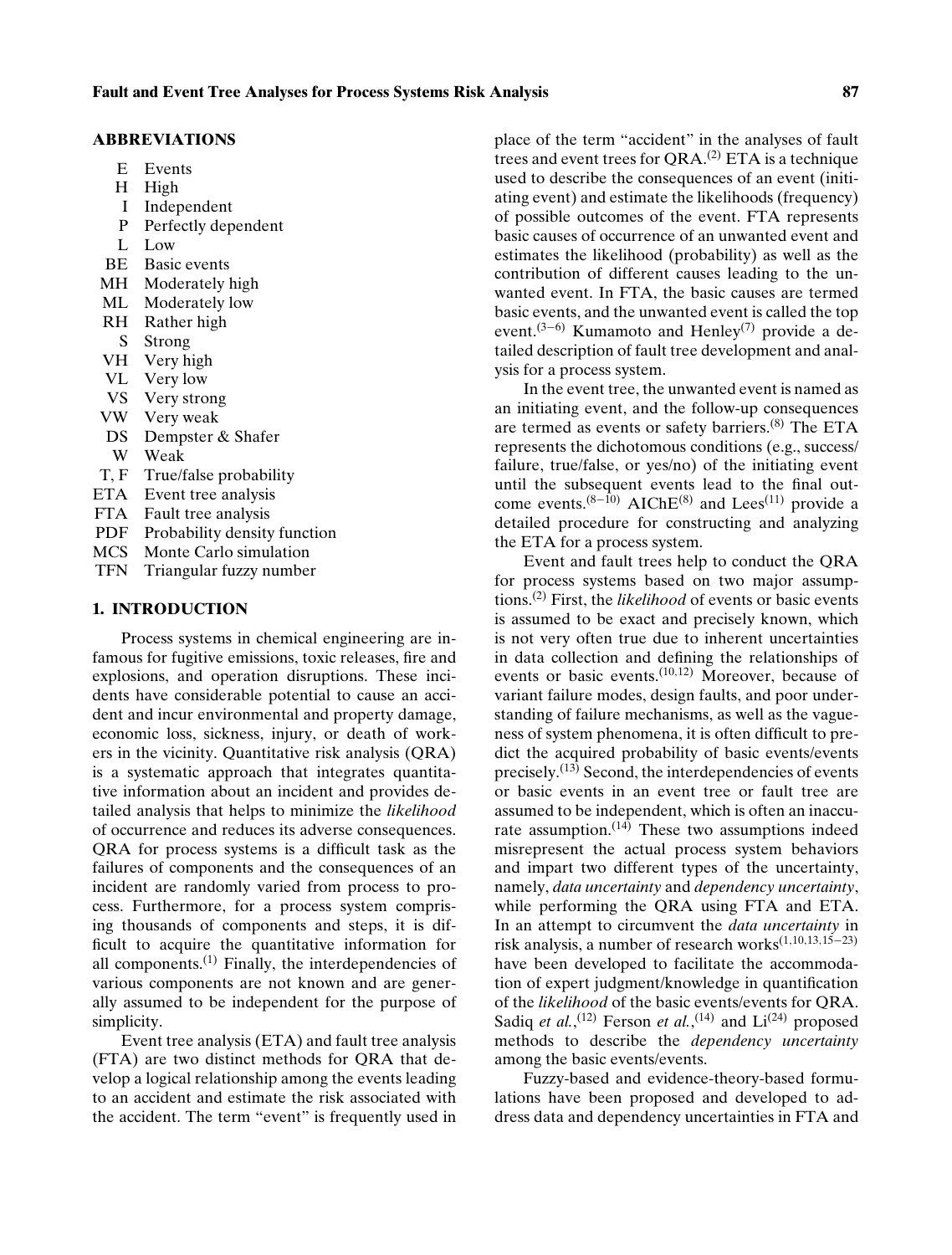ETA. The interdependencies among the events (or basic events) are described by incorporating a dependency coefficient into the fuzzy- and evidencetheory-based formulations for FTA/ETA. Expert judgment/knowledge can be used to quantify the unknown or partially known likelihood and dependency coefficient of the events (or basic events).

# **2. FTA AND ETA IN PROCESS SYSTEMS**

The traditional fault and event trees can be analyzed either deterministically or probabilistically. The deterministic approach uses the crisp probability of events (or basic events) and determines the probability of the top event and the frequency of outcome events in the fault and event trees, respectively. The probabilistic approach treats the crisp probability as a random variable and describes uncertainty using probability density functions  $(PDF)$ .<sup>(10,20,23)</sup> Traditionally, the probabilistic approach uses Monte Carlo simulation (MCS) to address the random uncertainty in the inputs (i.e., probability of basic events or events) and propagate the uncertainty for the outputs.(25) The PDFs for the inputs can be derived from historical information, but are often rare, especially when the process system comprises thousands of components.(18)

With an assumption that the events (or basic events) are independent, deterministic and probabilistic approaches use the equations in Table I to analyze the fault and event trees.  $P_i$  denotes the probability of *i*th  $(i = 1, 2, 3, \ldots, n)$  events (or basic events), *POR* and *PAND*, respectively, denote the "OR" and "AND" gate operations, and  $\lambda_i$  denotes the frequency for the initiating event and the outcome events.

Two examples—an event tree for "LPG release" (Fig. 1) and a fault tree for "runaway reaction" (Fig. 2)—are considered to illustrate the use of deter-

**Table I.** Equations Used in Traditional Fault Tree Analyses and Event Tree Analyses

| <b>ORA</b> Method | Equation                                                         |
|-------------------|------------------------------------------------------------------|
| <b>ETA</b>        | n<br>$\lambda_i = \lambda \times \prod P_i$<br>$i=1$             |
| <b>FTA</b>        | $\boldsymbol{n}$<br>$P_{OR} = 1 - \prod (1 - P_i)$<br>$i=1$<br>n |
|                   | $P_{AND} = \prod P_i$<br>$i=1$                                   |

ministic and probabilistic approaches in QRA for the process system. The event and fault trees for these two examples were earlier studied, respectively, in Lees<sup>(11)</sup> and Skelton.<sup>(26)</sup> The deterministic approach provides a quick analysis if the probabilities are known accurately. $(10)$  Based on assigned probabilities (Fig. 1 and Table II), the frequency of outcome events for "liquefied petroleum gas (LPG) release event tree" and the probability of top event for "runaway reaction fault tree" are calculated as crisp values (Table III). In the probabilistic approach, triangular PDFs are assumed to perform MCS ( $N = 5,000$ ) iterations) and the PDFs for the outcome events' frequency and the top event probability are determined based on this assumption. The 90% confidence intervals for the outcome events of the "LPG event tree" and top event of "runaway reaction fault tree" are summarized in Table IV and Fig. 3, respectively.

# **3. UNCERTAINTY IN FTA AND ETA**

FTA and ETA require probability data of events (or basic events) as inputs to conduct a comprehensive QRA for a process system. Since most of the time the crisp data as well as PDFs are rarely available for all events and basic events, experts' judgment/knowledge are often employed as an alternative to the objective data.<sup> $(13)$ </sup> Two types of uncertainties, namely, *aleatory and epistemic uncertainties*, are usually addressed while using the expert's knowledge in QRA.(10,27,28) *Aleatory uncertainty* is a natural variation, randomness, or heterogeneity of a physical system. It can be well described using probabilistic methods if enough experimental data are available to support the analysis.(29) *Epistemic uncertainty* means ambiguity and vagueness, ignorance, knowledge deficiency, or imprecision in system behaviors.

In QRA, it is important to characterize, represent, and propagate the uncertainty accurately in order to get a reliable analysis. However, when the input PDFs are "reasonably known," MCS can be used to estimate and propagate the uncertainties, especially two dimensional MCS, which can effectively deal with both *aleatory* and *epistemic uncertainties* (not discussed here).<sup>(30)</sup> If knowledge is limited for definition of the PDFs, probabilistic approaches might not be the best choice to handle the uncertainty in  $QRA$ .<sup> $(31)$ </sup> In addition, the independence assumption of events (or basic events) might be convenient to simplify the FTA or ETA; however, it is not always true for all cases. $(14)$  This assumption in fact is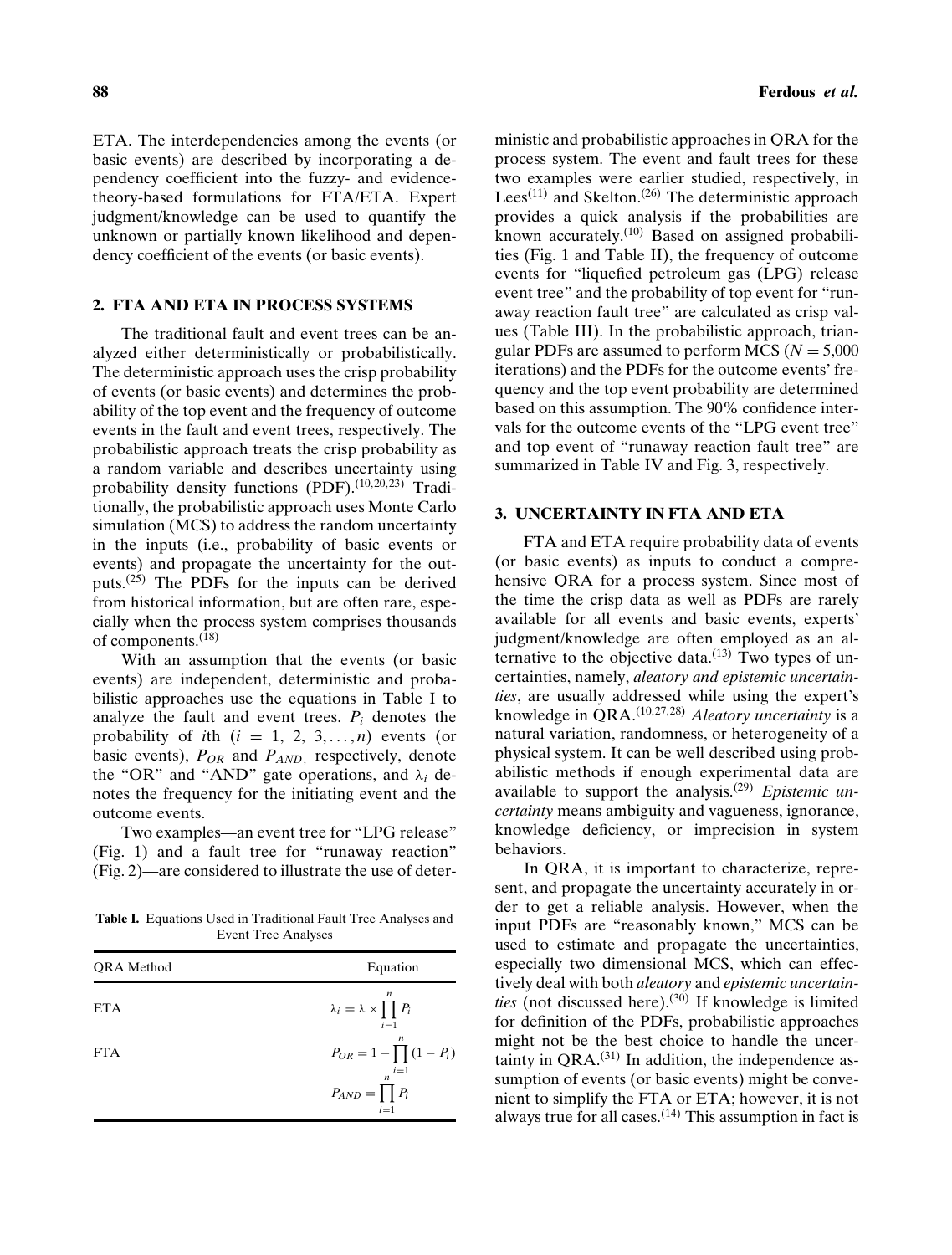

|  | Table II. Basic Events Causing the Runaway Reaction |  |  |  |
|--|-----------------------------------------------------|--|--|--|
|--|-----------------------------------------------------|--|--|--|

| Symbol          | Basic-Event      | Probability of<br><b>Basic Event</b> |
|-----------------|------------------|--------------------------------------|
| BE <sub>1</sub> | Pump fails       | 0.2                                  |
| BE <sub>2</sub> | Line block       | 0.01                                 |
| BE <sub>3</sub> | No cooling water | 0.1                                  |
| BE <sub>4</sub> | Low coolant flow | 0.01                                 |
| BE <sub>5</sub> | High temp        | 0.01                                 |
| BE <sub>6</sub> | Dump valve fails | 0.001                                |

adding other kind of uncertainty, that is, the *dependency uncertainty,* during the analyses. Vesely *et al.*(3) show several cases of FTA where the independent assumptions of basic events are not valid.

Fuzzy set and evidence theories have recently been used in many engineering applications where expert knowledge is employed as an alternative to crisp data or PDFs.<sup>(12,23,28,29,32)</sup> Fuzzy set theory is used to address the subjectivity in expert judgment, whereas the evidence theory is more promptly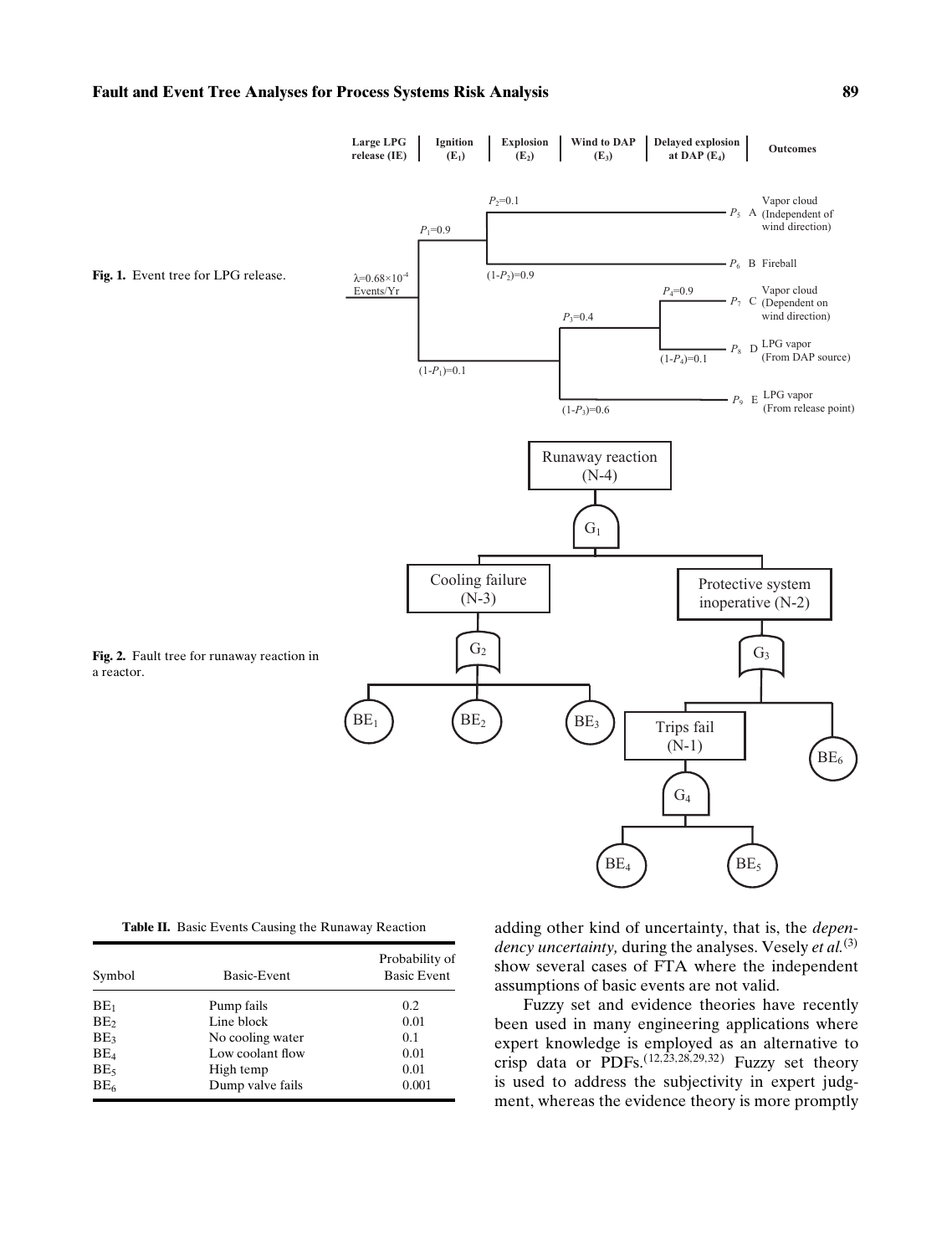| LPG release event tree      | Frequency of outcome events (Events/Yr) | А<br>$6.1E-06$ | 5.5E-05 | 2.4E-06              | 2.7E-07 | $4.1E - 06$ |
|-----------------------------|-----------------------------------------|----------------|---------|----------------------|---------|-------------|
| Runaway reaction fault tree | Probability of top event                |                |         | $P_{Top} = 3.16E-04$ |         |             |

**Table III.** Deterministic Results for Fault Tree Analyses and Event Tree Analyses

**Table IV.** Frequency Determination of Outcome Events Using Monte Carlo Simulation

|                   |                                 | 90% Confidence Interval                 |                             |
|-------------------|---------------------------------|-----------------------------------------|-----------------------------|
| Outcome<br>Events | Lower Bound<br>(5th Percentile) | <b>Upper Bound</b><br>(95th Percentile) | Median<br>(50th Percentile) |
| A                 | 1.958E-06                       | $1.024E - 0.5$                          | $6.100E-06$                 |
| B                 | 4.935E-05                       | $6.090E - 0.5$                          | 5.512E-05                   |
| C                 | 7.353E-07                       | 4.151E-06                               | 2.443E-06                   |
| D                 | 3.057E-10                       | 5.467E-07                               | 2.736E-07                   |
| E                 | 1.300E-06                       | 6.850E-06                               | 4.080E-06                   |

employed in handling the uncertainty that arises due to ignorance, conflict, and incomplete information. In addition, to describe the *dependency uncertainty* among the basic events in FTA, Ferson *et al.*<sup>(14)</sup> described the Frank copula and Frechet's limit. For known dependency, the Pearson correlation in the Frank copula describes the full range of dependencies; that is, from perfect dependence to opposite dependence.<sup>(12)</sup> Li<sup>(24)</sup> proposed a dependency factor-based fuzzy approach to address the dependencies in performing risk analysis.  $Li<sup>(24)</sup>$  uses fuzzy numbers to define the dependency factor among basic events.



In this article, the probabilities of events (or basic events) and their dependency coefficients are treated as fuzzy numbers or basic probability assignments (*bpas*), which are derived through expert knowledge. Fuzzy set and evidence theories along with dependency coefficients, are used to explore the *data* and *dependency uncertainty* in ETA/FTA. The fuzzy numbers in fuzzy set theory describe linguistic and subjective uncertainty while *bpa*s in evidence theory are used to handle ignorance, incompleteness, and inconsistency in expert knowledge. A generic framework is shown in Fig. 4 illustrating the use of fuzzy set theory and evidence theory to handle two different kinds of *uncertainties* in FTA and ETA. The following sections describe the fuzzy set theory and the evidence theory with respect to handling uncertainties.

# **4. FUZZY SET THEORY**

Zadeh $^{(33)}$  introduced fuzzy sets, which have recently been applied where probability theory alone was found insufficient to represent all types of uncertainties. Fuzzy set theory is flexible in describing linguistic terms as fuzzy sets, hedges, predicates, and quantifiers.(34) Fuzzy set theory is an extension of

**Fig. 3.** 90% confidence interval for top event probability.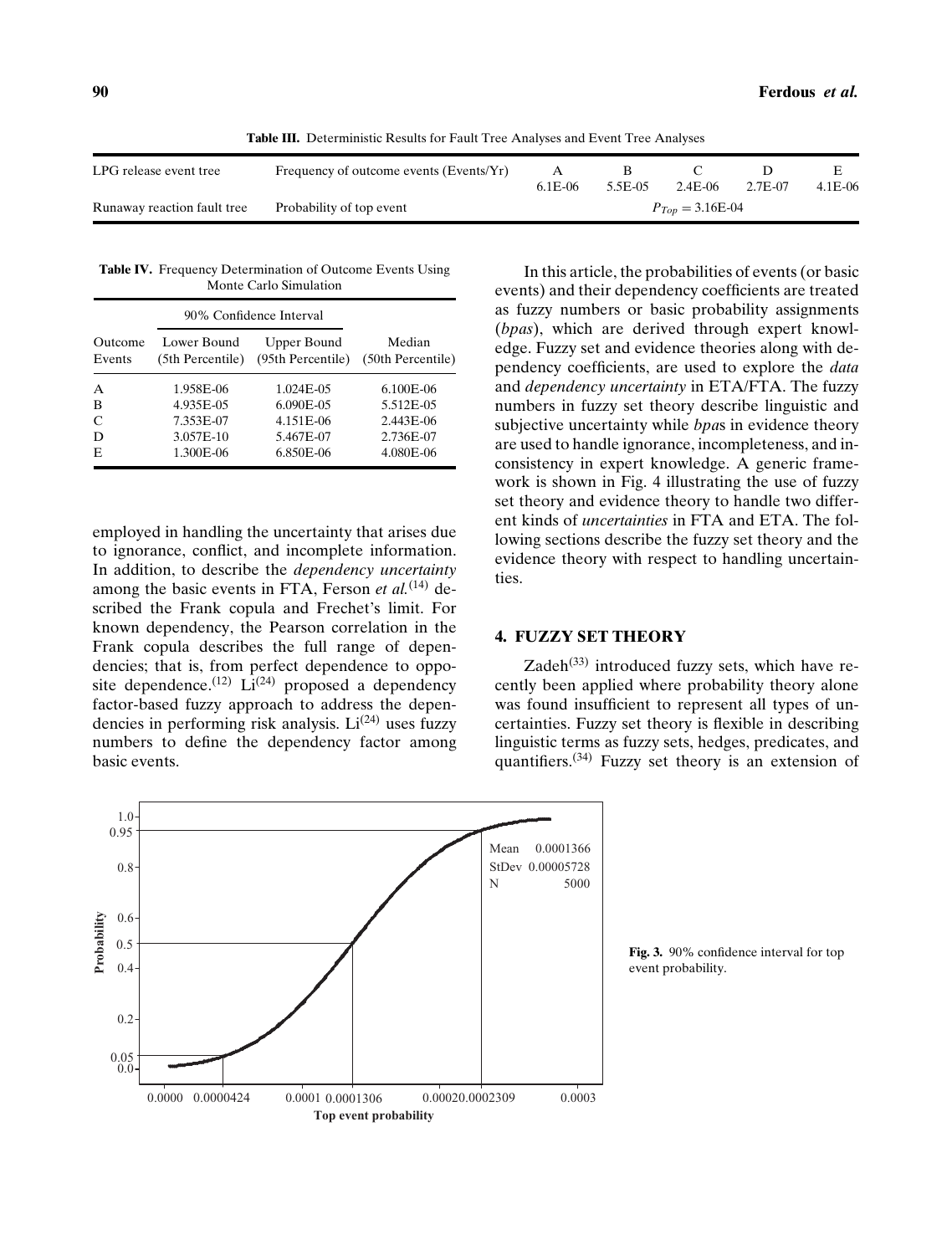

**Fig. 4.** Framework for fault tree analyses and event tree analyses under uncertainty.

traditional set theory, which represents imprecise values as fuzzy numbers and characterizes the uncertainty using a continuous membership function  $(\mu)$ .

#### **4.1. Fundamentals**

Fuzzy numbers are used to describe the vagueness and subjectivity in expert judgment through a relationship between the uncertain quantity  $p$  (e.g., event or basic event probability) and a membership function  $\mu$  that may range between 0 and 1. Any shape of a fuzzy number is possible, but the selected shape should be justified by available information (but it should be normal, bounded, and

convex). Generally, triangular or trapezoidal fuzzy numbers (TFN or ZFN) are used for representing linguistic variables.<sup>(18,21,35,36)</sup> In this study, we used triangular fuzzy numbers (TFN) in which the fuzzy intervals are derived using  $\alpha$ -cuts. Fig. 5 shows a TFN in which fuzzy intervals are estimated using Equation (1). The values  $p_L$ ,  $p_m$ , and  $p_R$  below represent the minimum, most likely, and maximum values, respectively, in an interval  $\tilde{P}_{\alpha}$ :

$$
\tilde{P}_{\alpha} = [p_L + \alpha (p_m - p_L), p_R - \alpha (p_R - p_m)]. \quad (1)
$$

Fuzzy set theory uses the fuzzy arithmetic operations based on α*-*cut formulation to manipulate fuzzy numbers.<sup> $(24,37,38)$ </sup> Traditional fuzzy arithmetic operations assume that the events (or basic events) are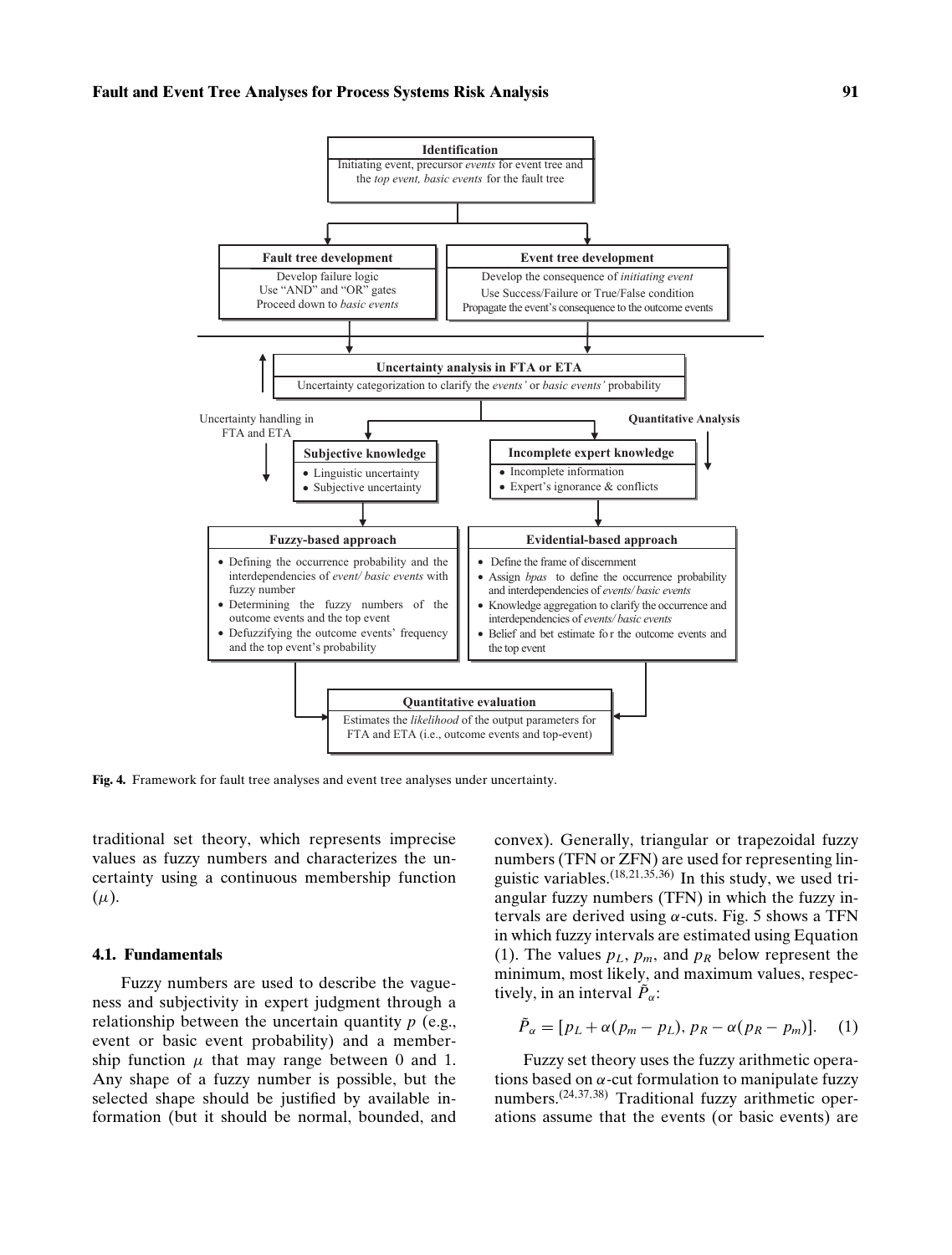

**Fig. 5.** Triangular fuzzy numberto represent the probability of events (or basic events).

independent and use equations in Table V for FTA and ETA.(15−21,23,37)

# **4.2. Fuzzy-Based Approach for FTA/ETA**

In the proposed fuzzy-based approach, the probability of events (or basic events) can be defined linguistically and described using TFN. The interdependence of events (or basic events) is defined linearly using a dependency coefficient  $(C_d)$  that can also be described using a TFN. Fuzzy probability and dependency coefficients are used to determine the probability of top event and the frequency of outcome events in fuzzy terms. The fuzzy-based approach comprises the following three steps:

- (1) Definition of input probability and dependency coefficient using TFN.
- (2) Determination of *likelihood* of outcome events (ETA) and top event (FTA) as a TFN.
- (3) Defuzzification.

# *4.2.1. Definition of Input Probability and Dependency Coefficient Using TFN*

Experts are more comfortable using linguistic expression rather than numerical judgment when they are asked to define an uncertain quantity like the probability of occurrence of events (or basic events) and dependency coefficients.<sup>(28)</sup> In order to capture these linguistic expressions, eight linguistic grades are defined in the proposed approach (Fig. 6). They include: *Very Highly* (VH), *Very Low* (VL), *Moderately High* (MH), *Moderately Low* (ML), *Low* (L), *Moderate* (M), *High* (H), and *Rather High* (RH). These grades can be used to assign the probability of events (or basic events) for ETA (or FTA).

As mentioned earlier, the traditional methods of FTA and ETA assume that the events in an event tree and the basic events in a fault tree are independent. However, in practice, the interdependencies among the events (or basic events) could be ranged from *perfectly dependent* to *oppositely dependent*. A scalar quantity  $\in$  [+1, -1] may describe the dependency between two events, where the scalar quantity +1 refers to *perfect dependence* and −1 refers to *opposite dependence*. (14) More specifically, the positive dependence belongs to an interval  $[0, +1]$ , whereas the negative dependence belongs to an interval  $[-1,$ 0]. However, various levels of dependency are possible in between the events (or basic events). This work explores only the positive dependence of events (or basic events) at each node in FTA (or ETA). Six linguistic grades are used in this study to describe the different levels of interdependencies among the events and basic events, which include: *Perfectly Dependent* (P), *Very Strong* (VS), *Strong* (S), *Weak* (W), *Very Weak* (VW), and *Independent* (I). The left bound  $(C_{dL})$  and the right bound  $(C_{dR})$  in Table VI

| Method     | Operation                        | $\alpha$ -Cut Formulation                                                                                                  |
|------------|----------------------------------|----------------------------------------------------------------------------------------------------------------------------|
| <b>ETA</b> | Frequency estimation             | n<br>$\lambda_i = \lambda \times \prod (p_{iL}^{\alpha}, p_{iR}^{\alpha})$<br>$i=1$                                        |
|            | $\tilde{P}_1 \times \tilde{P}_2$ | $p_L^{\alpha} = \prod p_{iL}^{\alpha}; p_R^{\alpha} = \prod p_{iR}^{\alpha}$                                               |
|            | $\tilde{P}_1+\tilde{P}_2$        | $i=1$ $i=1$<br>$p_L^{\alpha} = \sum p_{i}^{\alpha}$ ; $p_R^{\alpha} = \sum p_{iR}^{\alpha}$<br>$i=1$ $i=1$                 |
| <b>FTA</b> | "OR" gate                        | $p_L^{\alpha} = 1 - \prod^n (1 - p_{iL}^{\alpha}); p_R^{\alpha} = 1 - \prod^n (1 - p_{iR}^{\alpha})$<br>$i=1$<br>$i=1$ $n$ |
|            | "AND" gate                       | $p_L^{\alpha} = \prod p_{i}^{\alpha}$ ; $p_R^{\alpha} = \prod p_{iR}^{\alpha}$<br>$i=1$<br>$i=1$                           |

**Table V.** Traditional α*-*Cut-Based Fuzzy Arithmetic Operations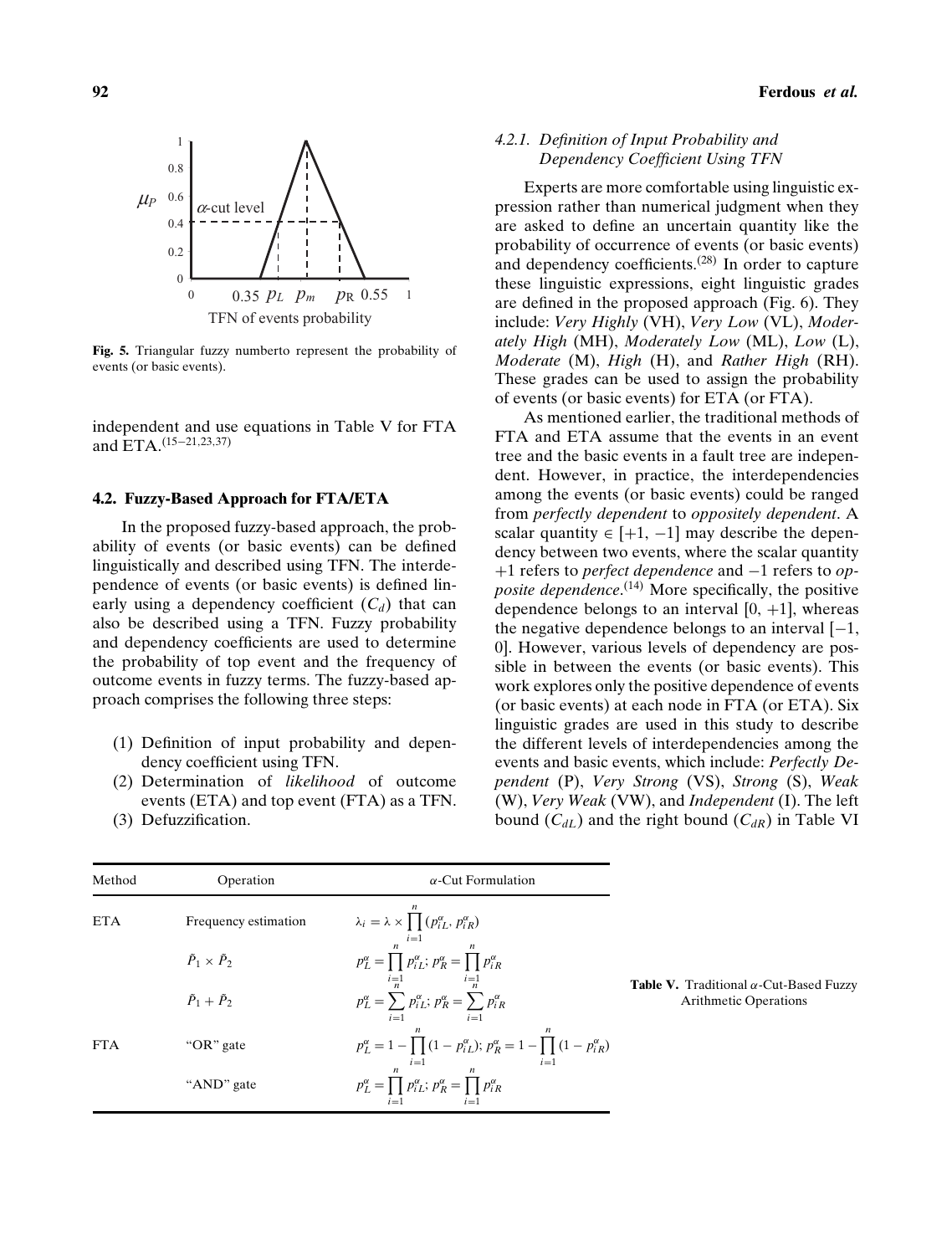

1.0 **VL ML L M RH** 

are representing the TFNs boundary for the dependency coefficients.

# *4.2.2. Determination of Likelihood of Outcome Event and Top Event as a TFN*

The dependency coefficient  $C_d$  defines the dependence of the events (or basic events) at each node of a fault and event tree (Table VI). The modified fuzzy arithmetic with the empirical relation for FTA and ETA are described in Table VII, where  $C_d \approx 1$ refers to perfect dependence and  $C_d \approx 0$  refers to complete independence among the event (or basic events).

## *4.2.3. Defuzzification*

Defuzzification transforms the fuzzy number into a crisp value.(39) The crisp value is useful in evaluating the rank of outcome events' frequency for ETA and calculating the contribution of basic events leading to the top event FTA. A number of defuzzification methods, including max membership principle, centroid method, weighted average method, mean max membership, center of sums, center of largest area, and first (or last) of maxima, are available in the literature. $(39-41)$  The weighted average method is comparatively easy and computationally efficient to implement.  $(34, 41)$  The following equation for the weighted average method is used to defuzzify the obtained fuzzy numbers for the event tree and fault tree outputs: $(41)$ 

$$
P_{out} = \frac{\sum \mu_P(\tilde{P}) \cdot \tilde{P}}{\sum \mu_P(\tilde{P})}.
$$
 (2)

# **5. EVIDENCE THEORY (EVIDENTIAL REASONING)**

**VL ML L M H MH VH**

Multisource knowledge can provide more reliable information about the probability of events (or basic events) than a single source. Knowledge can never be absolute as it is socially constructed and negotiated and often suffers incompleteness and conflict.<sup> $(42)$ </sup> Evidence theory has alternatively been used in many applications, especially when the uncertainty is due to ignorance and incomplete knowledge. $(43,44)$ The main advantages of evidence theory are:

- (1) Individual belief, including complete ignorance, can be assigned.
- (2) An interval probability can be obtained for each uncertain parameter.
- (3) Multisource information can be combined that helps to avoid bias due to some specific source. $(45)$

## **5.1. Fundamentals**

Evidence theory was first proposed by Dempster and later extended by Shafer. This theory is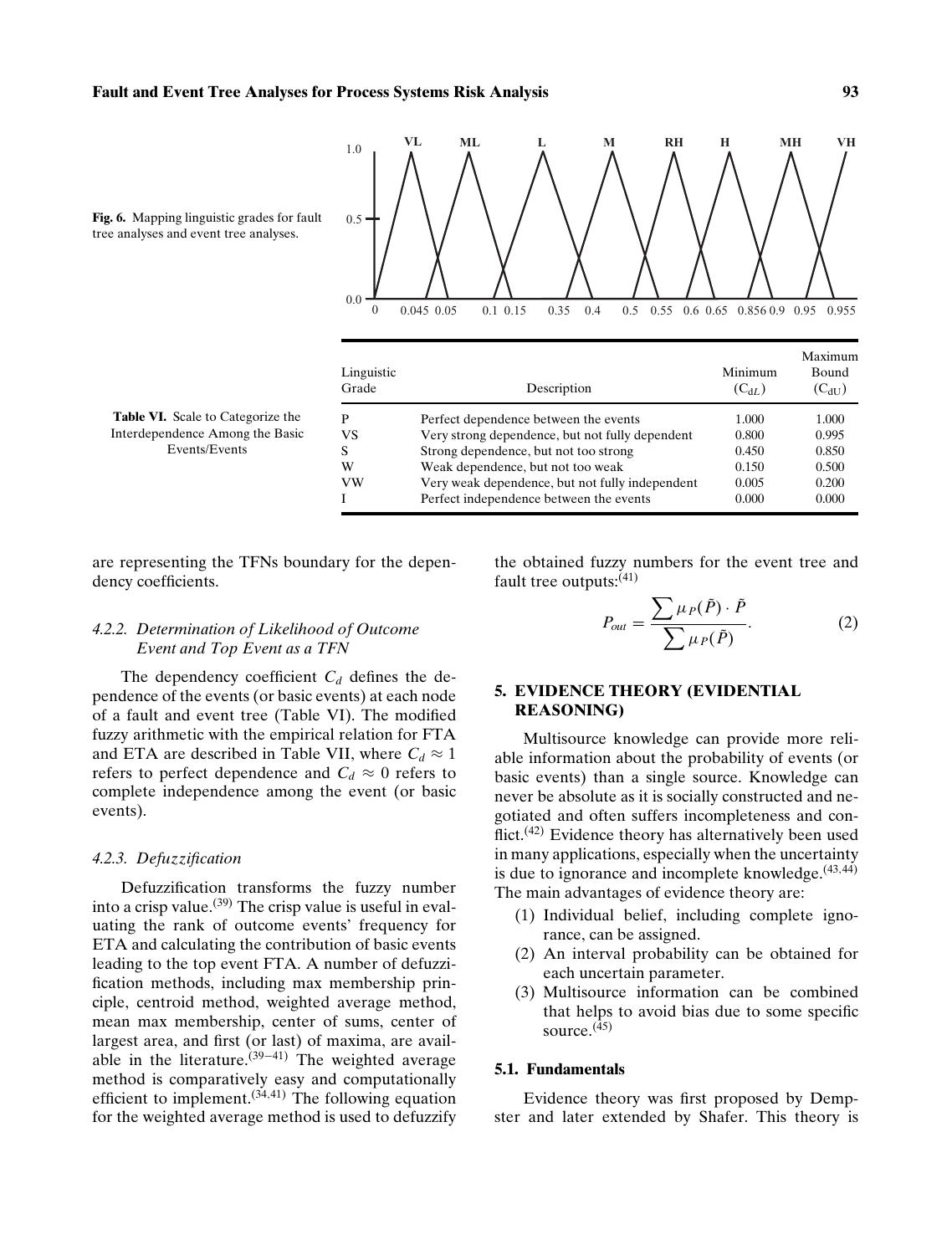| Method     | Operation                         | $\alpha$ -Cut Formulation                                                                                                                                                                                                                                                                                                                                        |                                                      |
|------------|-----------------------------------|------------------------------------------------------------------------------------------------------------------------------------------------------------------------------------------------------------------------------------------------------------------------------------------------------------------------------------------------------------------|------------------------------------------------------|
| <b>ETA</b> | Frequency estimation              | n<br>$\lambda_i = \lambda \times \prod (p_{iL}^{\alpha}, p_{iR}^{\alpha})$                                                                                                                                                                                                                                                                                       |                                                      |
|            | $\bar{P}_1 \times \bar{P}_2$      | $i=1$<br>$p_I^{\alpha} = [1 - (1 - C_{dI}^{\alpha})(1 - p_{1I}^{\alpha})] \times p_{2I}^{\alpha}$<br>$p_{p}^{\alpha} = [1 - (1 - C_{AD}^{\alpha})(1 - p_{1p}^{\alpha})] \times p_{2p}^{\alpha}$                                                                                                                                                                  | <b>Table VII.</b> Modified $\alpha$ -Cut-Based Fuzzy |
| <b>FTA</b> | $\tilde{P}_1$ "OR" $\tilde{P}_2$  | $p_{I}^{\alpha} = \left\{1 - (1 - p_{1I}^{\alpha}) \times \left[1 - (1 - C_{dI}^{\alpha}) \times p_{2I}^{\alpha}\right]\right\}$                                                                                                                                                                                                                                 | <b>Arithmetic Operations</b>                         |
|            | $\tilde{P}_1$ "AND" $\tilde{P}_2$ | $p_R^{\alpha} = \left\{1 - (1 - p_{1R}^{\alpha}) \times \left[1 - (1 - C_{dR}^{\alpha}) \times p_{2R}^{\alpha}\right]\right\}$<br>$p_{I}^{\alpha} = \left\{ \left[ 1 - (1 - C_{dI}^{\alpha}) \times p_{1I}^{\alpha} \right] \times p_{2I}^{\alpha} \right\}$<br>$p_R^{\alpha} = \{ [1 - (1 - C_{dR}^{\alpha}) \times p_{1R}^{\alpha}] \times p_{2R}^{\alpha} \}$ |                                                      |

also known as Dempster-Shafer Theory (DST). $(24,45)$ DST uses three basic parameters, that is, *basic probability assignment* (*bpa*), *belief measure* (*Bel*), and *plausibility measure* (*Pl*) to characterize the uncertainty in a belief structure.<sup>(32,36,46)</sup> The belief structure represents a continuous interval [*belief*, *plausibility*] for the uncertain quantities in which the true probability may lie. Narrow belief structures are representative of more precise probabilities. The main contribution of DST is a scheme for the aggregation of multisource knowledge based on individual degrees of belief.

#### *5.1.1. Frame of Discernment (FOD)*

FOD  $\Omega$  is defined as a set of mutually exclusive elements that allows having a total of  $2^{|\Omega|}$  subsets in a power set  $(P)$ , where  $|\Omega|$  is the *cardinality* of an FOD. For example, if  $\Omega = \{T, F\}$ , then the power set (*P*) includes four subsets, that is,  $\{\Phi$  (a null set),  $\{T\}$ ,  $\{F\}$ , and  $\{T, F\}$ , as the cardinality is two.

#### *5.1.2. Basic Probability Assignment*

The *bpa*, also known as belief mass, is denoted by  $m(p_i)$ . The *bpa* represents the portion of total knowledge assigned to the proposition of the power set (*P*) such that the sum of the proposition is 1. The focal elements, that is,  $p_i \subseteq P$  with  $m(p_i) > 0$ , collectively represent the evidence. The *bpa* can be characterized by the following equation:

$$
m(p_i) \to [0, 1]; \quad m(\Phi) \to 0; \quad \sum_{p_i \subseteq P} m(p_i) = 1.
$$
 (3)

For example, suppose an expert reports that the occurrence probability of an event in ETA is 80% true and 10% false. For this example, the *bap*s of every subset of  $m(p_i)$  can be written as  $m(T) = 0.8$ , and  $m(F) = 0.1$ . The unassigned *bpa* is referred to the set  $m(\Omega) = m(T, F) = 0.1$ . This is because, the unassigned *bpa* is taken as ignorance, which is usually represented by the subset  $m\{\Omega\}$ .<sup>(43)</sup>

# *5.1.3. Belief Measure*

The *belief* (*Bel*) *measure*, sometimes termed as the lower bound for a set  $p_i$ , is defined as the sum of all the *bpas* of the proper subsets  $p_k$  of the set of interest  $p_i$ , that is,  $p_k \nsubseteq p_i$ . The relationship between *bpa* and *belief measure* is written as:

$$
Bel(p_i) = \sum_{p_k \subseteq p_i} m(p_k). \tag{4}
$$

The *belief measures* in the above example are given by:

$$
Bel(T) = m(T) = 0.8; \quad Bel(F) = m(F) = 0.1
$$

and

$$
Bel(T, F) = m(T) + m(F) + m(T, F) = 1.0.
$$

#### *5.1.4. Plausibility Measure*

The upper bound, that is, the *plausibility (Pl) measure*, for a set  $p_i$  is the summation of *bpas* of the sets  $p_k$  that intersect with the set of interest  $p_i$ , that is,  $p_k$  ∩  $p_i \neq \Phi$ . Therefore, the relationship can be written as:

$$
Pl(p_i) = \sum_{p_k \cap p_i \neq \Phi} m(p_k). \tag{5}
$$

The *plausibility measures* for the above example are given by:

$$
Pl(T) = m(T) + m(T, F) = 0.8 + 0.01 = 0.9;
$$

 $Pl(F) = m(F) + m(T, F) = 0.1 + 0.1 = 0.2$ ; and  $Pl(T, F) = 1.0$ .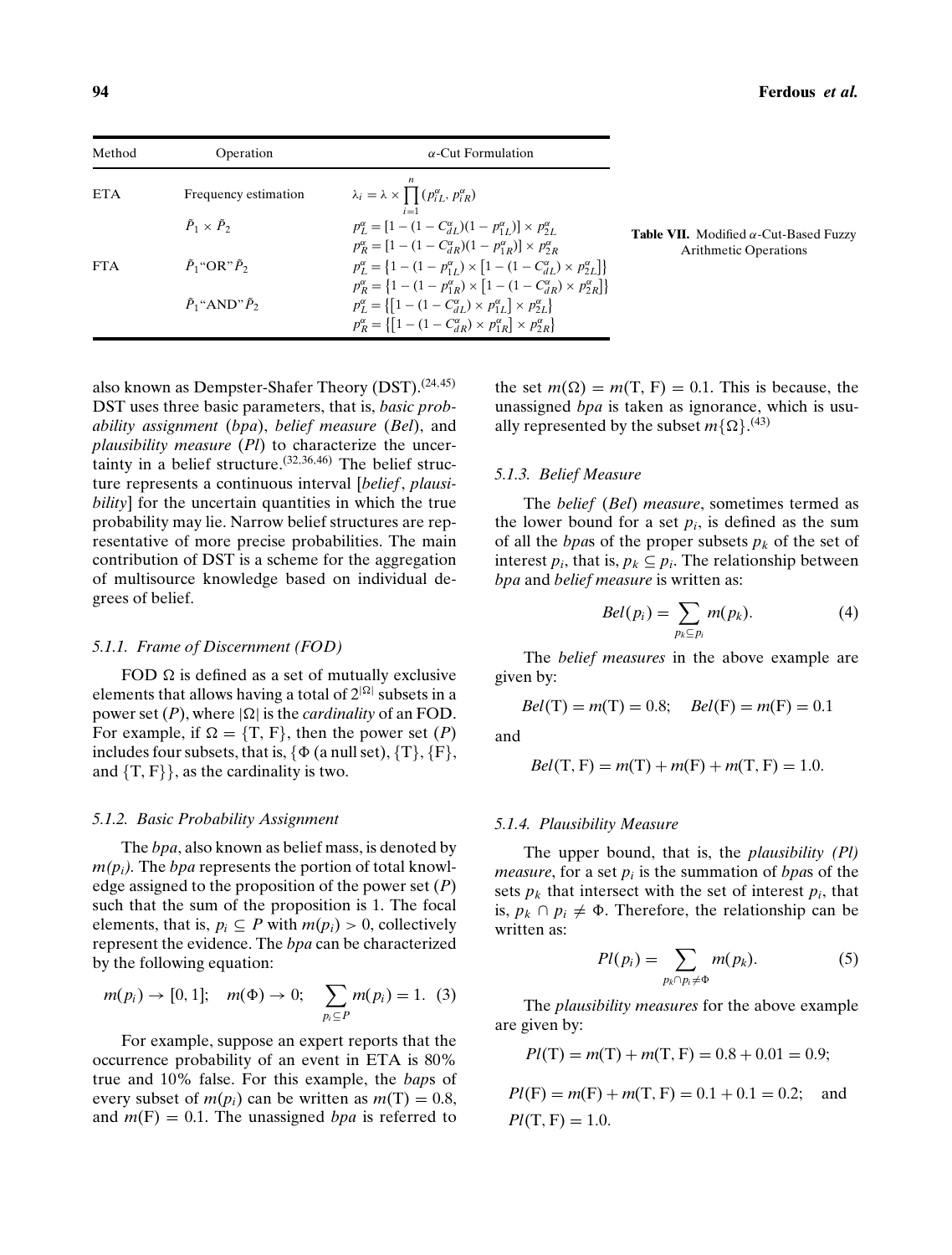#### *5.1.5. Rule of Combination for Inference*

The combination rules allow aggregating the individual beliefs of experts and provide a combined belief structure. The Dempster & Shafer (DS) combination rule is the fundamental for all combination rules. Many modifications of the DS rule of combination have been reported. The most common modifications include those by Yager, Smets, Inagaki, Dubois and Prade, Zhang, Murphy, and more recently by Dezert and Smarandache.<sup>(43)</sup> Detailed discussions on these rules can be found in Dezert and Smarandache. $(47)$  In this study, DS and Yager combination rules are discussed in detail and used in developing the evidence-theory-based approach for FTA and ETA. *DS combination rule:* The DS combination rule uses a normalizing factor (1−*k*) to develop an agreement among the acquired knowledge from multiple sources, and ignores all conflicting evidence through *normalization.* Assuming that the knowledge sources are independent, this combination rule uses the AND-type operator (product) for aggregation.<sup>(43)</sup> For example, if the  $m_1$ <sup>1</sup> $(p_a)$  and  $m_2$  ( $p_b$ ) are two sets of evidence for the same event collected from two different experts, the DS combination rule uses the following relation to combine the evidence:

$$
m_{1-2}(p_i) = \begin{cases} 0 & \text{for } p_i = \Phi \\ \sum_{\frac{p_a \cap p_{b=p_i}}{1-k}} m_1(p_a) \times m_2(p_b) & \text{for } p_i \neq \Phi \end{cases}
$$
 (6)

In the above equation,  $m_{1-2}$  ( $p_i$ ) denotes the combined knowledge of two experts for the event, and *k* measures the *degree of conflict* between the two experts, which is determined by the factor *k*:

$$
k=\sum_{p_a\cap p_b=\Phi}m_1(p_a)\times m_2(p_b). \hspace{1cm} (7)
$$

*Yager combination rule:* Zadeh in 1984(48) pointed out that the DS combination rule yields counterintuitive results and exhibits numerical instability if conflict is large among the sources.(45) To resolve this issue, Yager in  $1987^{(49)}$  proposed an extension, which is similar to the DS combination rule except that it does not allow normalization of joint evidence with the normalizing factor (1−*k*). The total degree of conflict  $(k)$  is assigned to be part of ignorance  $\Omega$ .<sup>(43)</sup> However, in a non- (or less) conflicting case, the Yager combination rule exhibits similar results as the DS combination rule. For high conflict

**Table VIII.** Determination of Belief Structure of an Event Using Different Combination Rules

| m <sub>1</sub><br>m <sub>2</sub>                                                              |  | $\{T\}$<br>0.60                                               | $\{F\}$<br>0.30                                               |              | $\{T, F\}$<br>0.10                                          |  |
|-----------------------------------------------------------------------------------------------|--|---------------------------------------------------------------|---------------------------------------------------------------|--------------|-------------------------------------------------------------|--|
| $\{T\}$<br>0.80<br>$\{F\}$<br>0.10<br>$\{T, F\}$<br>0.10<br>k<br>$\sum$<br>$m_1(p_a)m_2(p_b)$ |  | $\{T\} = 0.48$<br>$\{\Phi\} = 0.06$<br>$\{T\} = 0.06$<br>0.62 | $\{\Phi\} = 0.24$<br>$\{F\} = 0.03$<br>$\{F\} = 0.03$<br>0.07 | 0.30         | $\{T\} = 0.08$<br>$\{F\} = 0.01$<br>${T, F} = 0.01$<br>0.01 |  |
| $p_a \cap p_b = p_i$<br>$m_{1-2}$ (DS)<br>$m_{1-2}$ (Yager)                                   |  | 0.89<br>0.62                                                  | 0.1<br>0.07                                                   |              | 0.014<br>0.31                                               |  |
| Rules of                                                                                      |  |                                                               | <b>Belief Structure</b>                                       |              |                                                             |  |
| Combination                                                                                   |  | Bel(T)                                                        | Pl(T)<br>Bel(F)                                               |              | Pl(F)                                                       |  |
| DS rule<br>Yager rule                                                                         |  | 0.89<br>0.62                                                  | 0.90<br>0.93                                                  | 0.10<br>0.07 | 0.11<br>0.38                                                |  |

cases (i.e., higher *k* value), it provides more stable and robust results than the DS combination rule: $(10)$ 

$$
m_{1-2}(p_i) = \n\begin{cases} \n0 & \text{for } p_i = \Phi \\ \n\sum_{p_a \cap p_b = p_i} m_1(p_a) \times m_2(p_b) & \text{for } p_i \neq \Omega \\ \n\sum_{p_a \cap p_b = p_i} m_1(p_a) \times m_2(p_b) + k & \text{for } p_i = \Omega \n\end{cases} \tag{8}
$$

In the above example, if we assume another expert reports new evidence for the same event:  $m(\lbrace T \rbrace) = 0.6$ ,  $m(\lbrace F \rbrace) = 0.3$  and  $m(\lbrace T, F \rbrace) =$ 0.1. Both bodies of evidence are combined using DS and Yager combination rules. The aggregation of the knowledge is performed using Equations  $(6)$  and  $(8)$ . Equations  $(3)$  and  $(4)$  are used to obtain the combined belief structure of the event (Table VIII ).

# **5.2. Evidence Theory-Based Approach for FTA/ETA**

Expert knowledge is used to define the probability of occurrence and dependency coefficient of events (or basic events). Each expert may have their own belief or knowledge that may be incomplete and that may be in conflict with the others. In an evidential reasoning framework, the ignorance in an evidence is assigned to a subset  $m(\Omega)$ . The conflict among the sources is dealt with using combination rules as discussed above. The following sections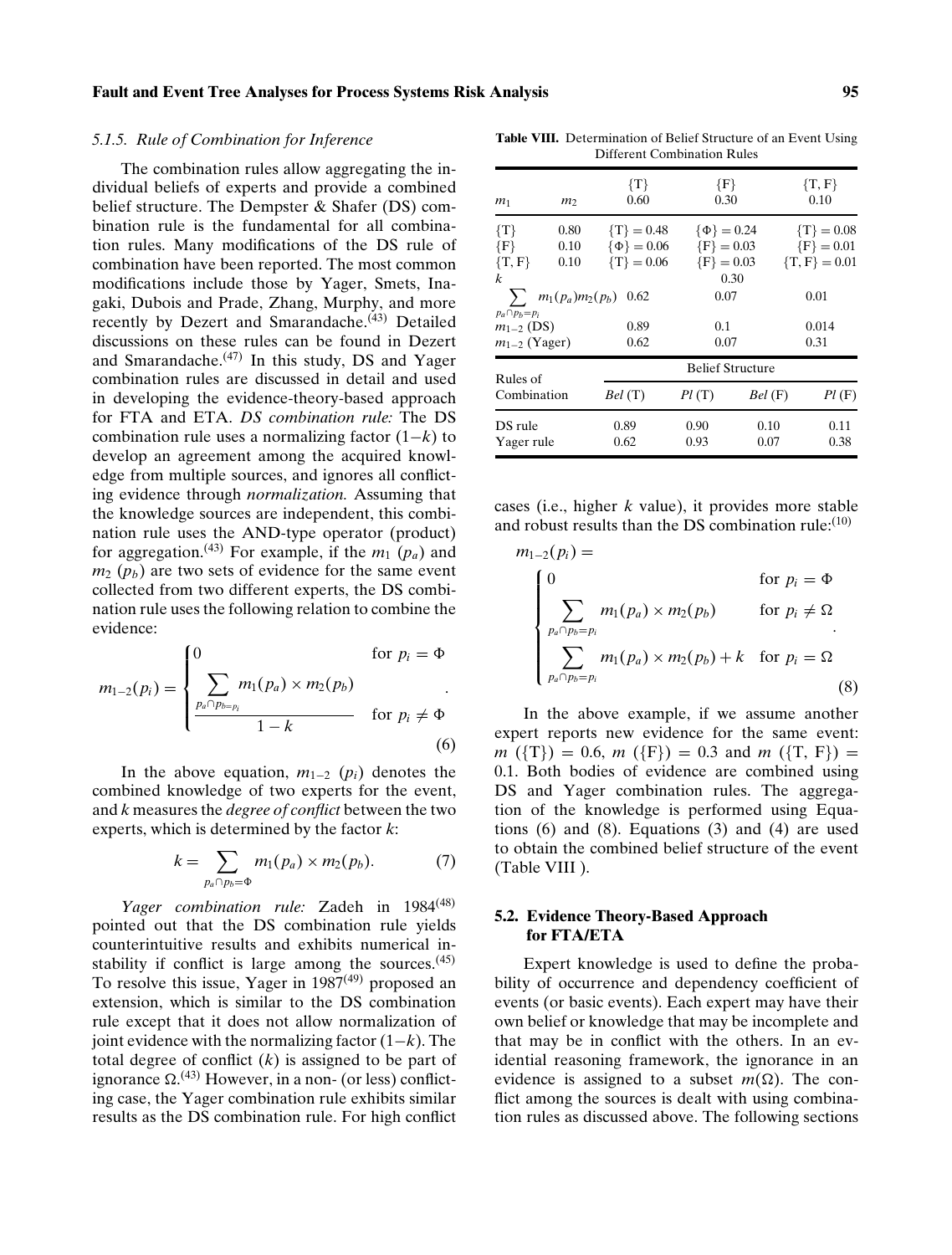describe the steps of the evidence-theory-based approach to analyze the event tree/fault tree under uncertainties.

#### *5.2.1. Definition of FODs*

Three different FODs for three uncertain quantities in FTA and ETA, including the probability of events, the probability of basic events, and the dependency coefficient  $(C_d)$ , are used to acquire the belief masses from different experts. The subsets for the FODs are generated based on the cardinality of each FOD  $(\Omega)$ .

Traditionally, the consequences of events in ETA are dichotomous, that is,  $\{T\}$  and  $\{F\}$ . Therefore, the FOD for ETA is defined as  $\Omega$  {T, F}, which leads to four subsets in a power set (*P*) that includes  $\{\Phi, \{T\}, \{F\}, \{T, F\}\}.$ 

The operational state of a system is usually defined on the basis of evaluating the success (S) or failure  $(F)$  state of basic components.<sup> $(3,5,6)$ </sup> Hence, the occurrence probability of a basic event in FTA can be described using the FOD  $\Omega = \{S, F\}$ . As the cardinality is two for the FOD, the power set (*P*) of each event comprises four subsets, which includes  $\{\Phi, \{S\},\}$  ${F}, {S, F}.$ 

Six qualitative grades of dependency are categorized in this study to describe interdependences through dependency coefficients for FTA or ETA. The notations of these grades are: Independent (I); Very Weak (M); Weak (W); Strong (S); Very Strong (VS); and Perfect dependence (P). The FOD for this case consists of six cardinal elements, which is represented by  $\Omega = \{P, VS, S, W, VW, I\}.$ 

## *5.2.2. Assignment of bpas to Basic Events/Events*

The *bpa*s or belief masses for the events (or basic events) and the dependency coefficients  $(C_d)$  are elicited using the experts' knowledge. Assuming that the knowledge sources are independent, the *bpas* are assigned to particular subsets of each FOD. However, for the dependency coefficient, experts' knowledge is collected only for the subsets  $\{P\}, \{VS\}, \{S\},\$  $\{W\}, \{VW\}, \{I\}, \text{and } \{\Omega\}.$  The *bpas* for each subset individually represent the degree of belief of each expert, and implicitly, it represents the total evidences that support the probability of occurrence of an event (or a basic event) and a dependency coefficient  $(C_d)$ .

#### *5.2.3. Belief Structure and Bet Estimation*

The combination rules allow merging the knowledge from different sources as coherent evidence. These rules help to account for ignorance in knowledge and resolve conflicts among the sources. The DS (Equation (6)) or Yager (Equation (8)) combination rules are used in this study to aggregate collected knowledge from different sources. Equations (4) and (5) are then used to derive the *belief* and *plausibility* measure for the probability and dependency coefficients of events (or basic events). The *belief* and *plausibility* measure for six kinds of dependencies (in each node of FTA or ETA) are normalized to attain a generalized belief structure. Information in Table VI, which represents the *belief* and *plausibility* for each kind of dependency, is used for normalizing the belief structure of dependency coefficient for each node. Subsequently, equations shown in Table IX are used to estimate the *likelihoods* of outcome events and top event for the ETA and FTA, respectively.

"*Bet*" provides a point estimate in belief structure (similar to defuzzification), which is often used to represent the crisp value of the final events. It is estimated based on the following equation:

$$
Bet(P) = \sum_{p_i \subseteq P} \frac{m(p_i)}{|p_i|},\tag{9}
$$

where  $|p_i|$  is the *cardinality* in the set  $p_i$ . For example, the "*Bet*" estimate for the belief structure obtained

| Method     | Operation                                   | Formulation                                                                                                                                                                                                                                                                                                                                                                                          |                                                                           |
|------------|---------------------------------------------|------------------------------------------------------------------------------------------------------------------------------------------------------------------------------------------------------------------------------------------------------------------------------------------------------------------------------------------------------------------------------------------------------|---------------------------------------------------------------------------|
| <b>ETA</b> | Frequency<br>estimation<br>$P_1 \times P_2$ | $\lambda_i = \lambda \times \prod [Bel(P_i), Pl(P_i)]$<br>$i=1$<br>$Bel(P_{out}) = [1 - \{(1 - Bel(C_d)\} \times \{(1 - Bel(P_1)\} \times Bel(P_2))$<br>$Pl(P_{out}) = \left[1 - \{(1 - Pl(C_d)\} \times \{(1 - Pl(P_1)\} \times Pl(P_2)\right]$                                                                                                                                                     | <b>Table IX.</b> Equations to Analyze the<br><b>Event and Fault Trees</b> |
| <b>FTA</b> | $P_1$ "OR" $P_2$<br>$P_1$ "AND" $P_2$       | $Bel(P_{out}) = 1 - \{(1 - Bel(P_1)\} \times \left[ \{1 - (1 - Bel(C_d)\} \times Bel(P_2)\right]$<br>$Pl(P_{out}) = 1 - \{(1 - Pl(P_1)\} \times \left[\left\{1 - (1 - Pl(C_d)\right\} \times Pl(P_2)\right]\right)$<br>$Bel(P_{out}) = [1 - \{(1 - Bel(C_d)\}\times \{(1 - Bel(P_1)\}\times Bel(P_2)\)]$<br>$Pl(P_{out}) = \left[1 - \{(1 - Pl(C_d)\} \times \{(1 - Pl(P_1)\} \times Pl(P_2)\right]$ |                                                                           |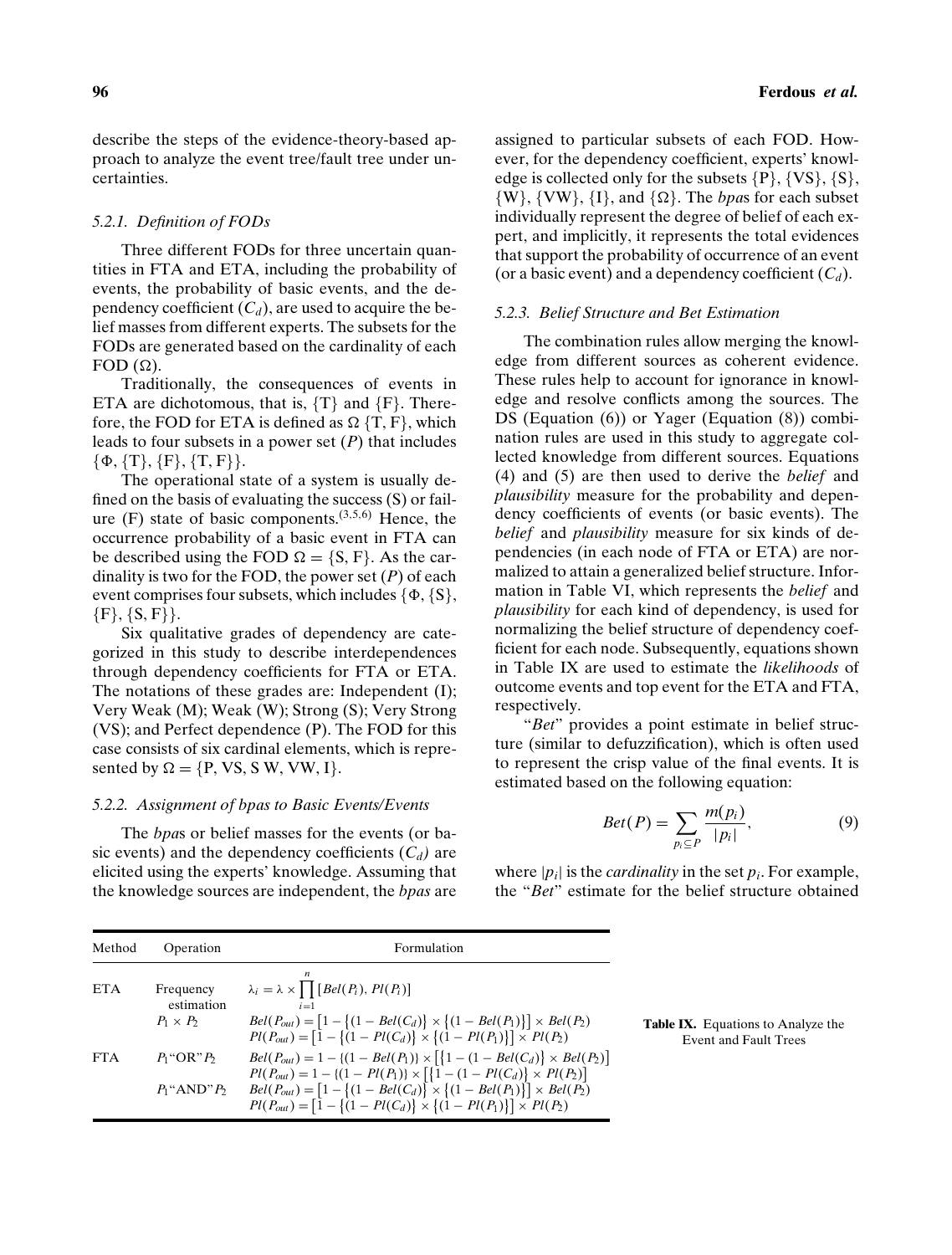## **Fault and Event Tree Analyses for Process Systems Risk Analysis 97**

using the DS combination rule is calculated as:

$$
Bet(P_T) = \frac{m(T)}{1} + \frac{m(T, F)}{2} = \frac{0.89}{1} + \frac{0.01}{2} = 0.895.
$$

The denominators "1" and "2" represent the cardinality in the respective subsets.

# **6. APPLICATION OF DEVELOPED APPROACHES**

The same examples ("LPG release event tree" and "runaway reaction fault tree") discussed earlier in Section 2 are studied in detail here using both fuzzy-based and evidence theory-based approaches.

#### **6.1. LPG Release—Event Tree Analysis**

## *6.1.1. Fuzzy-Based Approach*

The revised event tree with fuzzy probabilities is illustrated in Fig. 7. In the fuzzy-based approach, the

probability of events (or basic events) and their dependency coefficients  $(C_d)$  are defined using TFNs. The frequency for the outcome events are then estimated using the α*-*cut-based fuzzy formulations developed in Table VII. For example, the path leading to the outcome event "A" is followed by the two events. The probability and the coefficient of dependency  $(C_d)$  of these two events are linguistically expressed, which are, respectively, assumed to be "Moderately Low (ML)," "Moderately High (MH)," and "Strong (S)." The assigned linguistic expressions for these two events are converted into TFNs (based on Fig. 6 and Table VI). The TFN for the outcome event "A" (shown in Fig. 8) is derived using the empirical equations described in Table VII. Using numerous trials for event dependency at each node of the LPG event tree, the uncertainty ranges (i.e., fuzzy interval) for the outcome event "A" are estimated (shown in Fig. 9). It can be observed that the uncertainty ranges are varied according to the change of event dependency at each node of the event tree.

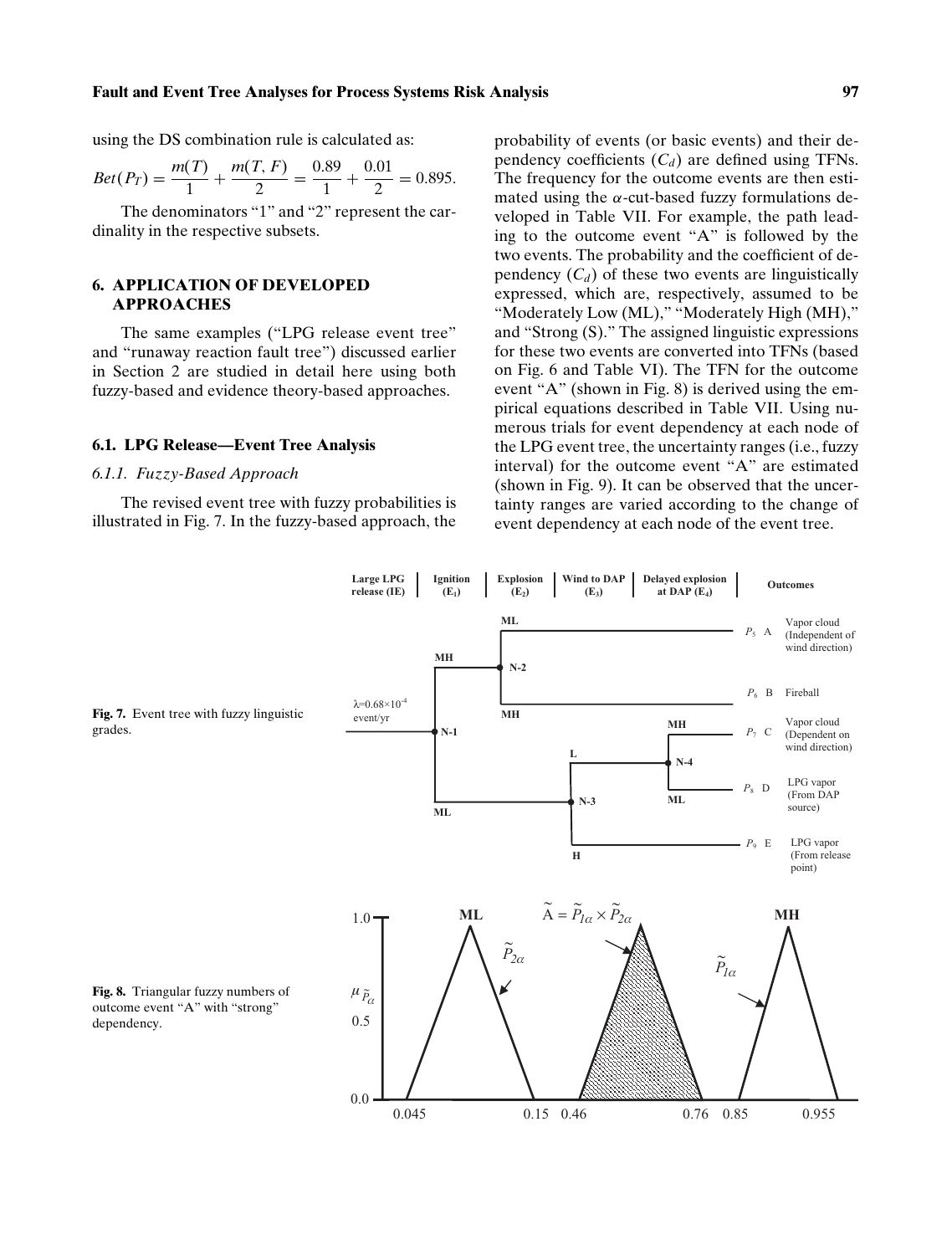

**Fig. 9.** Uncertainty in outcome event's frequency "A."

## *6.1.2. Evidence-Theory-Based Approach*

To demonstrate the evidence-theory-based approach, experts' knowledge from two unbiased and independent sources is considered for determining the probability as well as the dependency coefficients of events for ETA. The elicited knowledge from the sources is shown in Tables  $X(a)$  and  $X(b)$ .

DS and Yager combination rules are used to aggregate and determine the belief structures of probability and dependency coefficients of events for the ETA. Table XI lists the belief structures of events and dependency coefficients for the LPG release event tree (Fig. 1). These belief structures and the equations in Table IX are used to derive the belief structures for the outcome events of LPG release. Two different kinds of dependence, that is, independent and dependent, are considered while estimating the belief structures for the outcome events. The

|                                                    |                                                                   |                                      | Expert $1(m_1)$                                              |                                      |                                      | Expert 2 $(m_2)$                     |                                      |                                      |
|----------------------------------------------------|-------------------------------------------------------------------|--------------------------------------|--------------------------------------------------------------|--------------------------------------|--------------------------------------|--------------------------------------|--------------------------------------|--------------------------------------|
| Symbol                                             | Events' Name                                                      |                                      | $\{T\}$                                                      | ${F}$                                | $\{T, F\}$                           | $\{T\}$                              | ${F}$                                | $\{T, F\}$                           |
| $E_1$<br>E <sub>2</sub><br>E <sub>3</sub><br>$E_4$ | Ignition<br>Explosion<br>Wind to DAP<br>Ignition Explosion at DAP |                                      | 0.80<br>0.10<br>0.10<br>0.80<br>0.20<br>0.60<br>0.85<br>0.10 |                                      | 0.10<br>0.10<br>0.20<br>0.05         | 0.60<br>0.05<br>0.50<br>0.80         | 0.30<br>0.80<br>0.40<br>0.10         | 0.10<br>0.15<br>0.10<br>0.10         |
|                                                    |                                                                   |                                      | (b) Interdependence of Events at Different Nodes             |                                      |                                      |                                      |                                      |                                      |
| Number of Experts                                  | Node $(N)$                                                        | ${^{*}P}$                            | $\{VS\}$                                                     | $\{S\}$                              | $\{W\}$                              | $\{VW\}$                             | $\{I\}$                              | $\{\Omega\}$                         |
| Expert $1(m1)$                                     | $N-1$<br>$N-2$<br>$N-3$<br>$N-4$                                  | 0.15<br>0.00<br>0.40<br>0.50         | 0.00<br>0.30<br>0.00<br>0.20                                 | 0.30<br>0.20<br>0.20<br>0.00         | 0.10<br>0.00<br>0.00<br>0.00         | 0.00<br>0.10<br>0.00<br>0.00         | 0.00<br>0.00<br>0.20<br>0.20         | 0.45<br>0.40<br>0.20<br>0.10         |
| Expert $2(m_2)$                                    | $N-1$<br>$N-2$<br>$N-3$<br>$N-4$<br>$N-1$                         | 0.30<br>0.20<br>0.00<br>0.00<br>0.30 | 0.00<br>0.30<br>0.20<br>0.30<br>0.00                         | 0.20<br>0.00<br>0.40<br>0.40<br>0.20 | 0.15<br>0.00<br>0.00<br>0.00<br>0.15 | 0.00<br>0.00<br>0.20<br>0.20<br>0.00 | 0.00<br>0.15<br>0.00<br>0.00<br>0.00 | 0.35<br>0.35<br>0.20<br>0.10<br>0.35 |

**Table X.** Experts' Knowledge on **(a)** the Probability of Events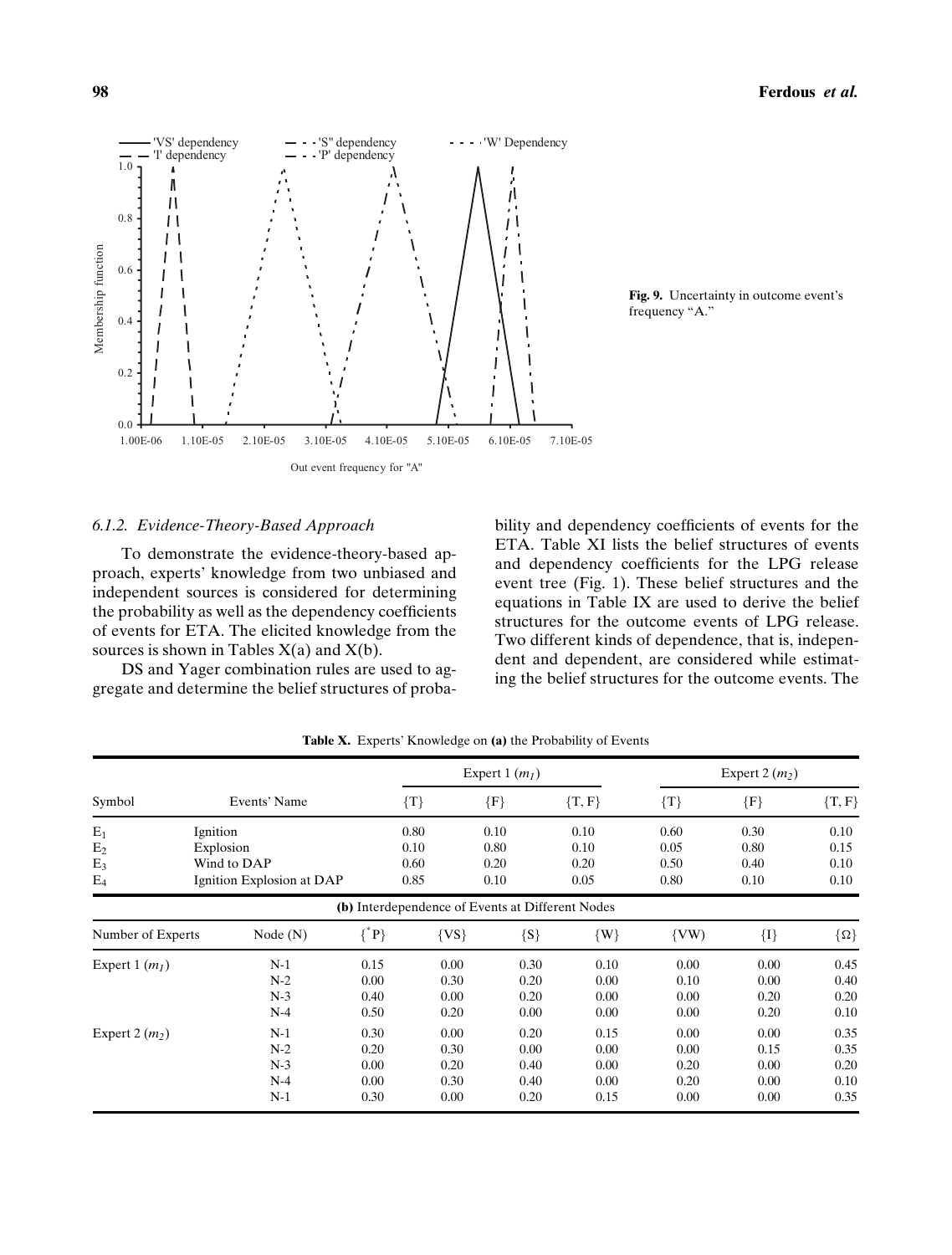|                |                             |                                                                                                                                                                                          | DS Rule of Combination |                                                                                                                    |        | Yager Rule of Combination                                                                                                                                                   |           |  |  |
|----------------|-----------------------------|------------------------------------------------------------------------------------------------------------------------------------------------------------------------------------------|------------------------|--------------------------------------------------------------------------------------------------------------------|--------|-----------------------------------------------------------------------------------------------------------------------------------------------------------------------------|-----------|--|--|
|                | Reference in the Event Tree |                                                                                                                                                                                          | Bel                    | Pl                                                                                                                 |        | Bel                                                                                                                                                                         | Pl        |  |  |
| $E_1$          | T                           | 0.8857<br>0.9000                                                                                                                                                                         |                        |                                                                                                                    |        | 0.6200                                                                                                                                                                      | 0.9300    |  |  |
|                | F                           |                                                                                                                                                                                          | 0.1000                 | 0.1143                                                                                                             |        | 0.0700                                                                                                                                                                      | 0.3800    |  |  |
| E <sub>2</sub> | T                           |                                                                                                                                                                                          | 0.0284                 | 0.0455                                                                                                             |        | 0.0250                                                                                                                                                                      | 0.1600    |  |  |
|                | F                           |                                                                                                                                                                                          | 0.9545                 | 0.9716                                                                                                             |        | 0.8400                                                                                                                                                                      | 0.9750    |  |  |
| T<br>$E_3$     |                             |                                                                                                                                                                                          | 0.6970                 | 0.7273                                                                                                             |        | 0.4600                                                                                                                                                                      | 0.8200    |  |  |
|                | F                           |                                                                                                                                                                                          | 0.2727                 | 0.3030                                                                                                             | 0.1800 |                                                                                                                                                                             | 0.5400    |  |  |
| T<br>$E_4$     |                             |                                                                                                                                                                                          | 0.9641                 |                                                                                                                    | 0.8050 |                                                                                                                                                                             | 0.9750    |  |  |
|                | $\mathbf{F}$                |                                                                                                                                                                                          | 0.0299                 | 0.0359                                                                                                             | 0.0250 |                                                                                                                                                                             | 0.1950    |  |  |
| $^{\ast}$ N-1  |                             |                                                                                                                                                                                          | 0.2549                 | 0.7450                                                                                                             | 0.1605 |                                                                                                                                                                             | 0.8395    |  |  |
| $N-2$          |                             |                                                                                                                                                                                          | 0.2755                 | 0.7245                                                                                                             | 0.1526 |                                                                                                                                                                             | 0.8474    |  |  |
| $N-3$          |                             |                                                                                                                                                                                          | 0.3150                 | 0.6849                                                                                                             |        | 0.0769                                                                                                                                                                      | 0.9230    |  |  |
| $N-4$          |                             |                                                                                                                                                                                          | 0.4013                 | 0.5987                                                                                                             |        | 0.0512                                                                                                                                                                      | 0.9488    |  |  |
|                |                             | P                                                                                                                                                                                        | <b>VS</b>              | S                                                                                                                  | W      | <b>VW</b>                                                                                                                                                                   | I         |  |  |
| $N-1$          | Bel                         | 0.305                                                                                                                                                                                    | 0.000                  | 0.334                                                                                                              | 0.154  | 0.000                                                                                                                                                                       | 0.000     |  |  |
|                | Pl                          | 0.511                                                                                                                                                                                    | 0.207                  | 0.541                                                                                                              | 0.361  | 0.207                                                                                                                                                                       | 0.207     |  |  |
|                |                             | $(0.305 \times 1 + 0 \times 0.80 + 0.334 \times 0.45 + 0.154 \times 0.15 + 0 \times 0.005 + 0 \times 0)$                                                                                 |                        |                                                                                                                    |        |                                                                                                                                                                             |           |  |  |
| $Bel(C_d)$     |                             | $= 0.255$<br>$(0.305 + 0 \times 0.80 + 0.334 \times 0.45 + 0.154 \times 0.15 + 0 \times 0.005) + (0.551 + 0.207 \times 0.995 + 0.541 \times 0.85 + 0.361 \times 0.5 + 0.207 \times 0.2)$ |                        |                                                                                                                    |        |                                                                                                                                                                             |           |  |  |
| $Pl(C_d)$      |                             |                                                                                                                                                                                          |                        | $(0.511 \times 1 + 0.207 \times 0.995 + 0.541 \times 0.85 + 0.361 \times 0.5 + 0.207 \times 0.2 + 0 \times 0.207)$ |        |                                                                                                                                                                             | $= 0.745$ |  |  |
|                |                             |                                                                                                                                                                                          |                        |                                                                                                                    |        | $(0.305 + 0 \times 0.80 + 0.334 \times 0.45 + 0.154 \times 0.15 + 0 \times 0.005) + (0.551 + 0.207 \times 0.995 + 0.541 \times 0.85 + 0.361 \times 0.5 + 0.207 \times 0.2)$ |           |  |  |

**Table XI.** Belief Structures for the Probability and Interdependence of Events

∗ Normalization of belief structure at N-1 for DS rule of combination.

 $T = true; F = false.$ 

|                                               |              | Interdependence of Events |                                                         |              |                                                            |           |            |  |  |
|-----------------------------------------------|--------------|---------------------------|---------------------------------------------------------|--------------|------------------------------------------------------------|-----------|------------|--|--|
| <b>Table XII.</b> Outcome Events Frequency    | Outcome      |                           | Independent                                             |              | Dependent                                                  |           |            |  |  |
|                                               |              |                           | <b>Belief Structures</b><br>(DS Rule of<br>Combination) |              | <b>Belief Structures</b><br>(Yager Rule of<br>Combination) |           |            |  |  |
| for Two Kinds of Interdependence<br>of Events | Events       | Bel                       | Pl                                                      | <b>Bet</b>   | Bel                                                        | Pl        | <b>Bet</b> |  |  |
|                                               | A            | 1.054E-06                 | 1.012E-05                                               | $*5.586E-06$ | 1.153E-06                                                  | 1.076E-05 | 5.958E-06  |  |  |
|                                               | B            | 3.541E-05                 | 6.166E-05                                               | 4.854E-05    | 3.873E-05                                                  | 6.559E-05 | 5.216E-05  |  |  |
|                                               | $\mathsf{C}$ | 1.763E-06                 | 2.066E-05                                               | 1.121E-05    | 6.186E-06                                                  | 6.556E-05 | 3.587E-05  |  |  |
|                                               | D            | 5.474E-08                 | 4.132E-06                                               | 2.093E-06    | 1.921E-07                                                  | 1.311E-05 | 6.652E-06  |  |  |
|                                               | E            | 8.568E-07                 | 1.395E-05                                               | 7.405E-06    | 1.733E-06                                                  | 3.497E-05 | 1.835E-05  |  |  |

∗ Belief structure of outcome event "A" is [1.054E-06, 1.012E-05]. So*, m* (*T)* = 1.054E-06, and  $m(T, F) = 9.064E-06$ 

 $\text{Bet}(A) = \frac{m(T)}{1} + \frac{m(T, F)}{2} = \frac{1.054E - 06}{1} + \frac{9.064E - 06}{2} = 5.586E - 06$ 

results are presented in Table XII. An order of magnitude difference is observed in the "*Bet"* estimation for the outcome event "E." This difference signifies the importance of defining the dependency relationships in ETA.

The difference of using the DS and Yager combination rules is shown in Fig. 10. In the figure, different kinds of dependencies are labeled on the *x*-axis. The *belief* and *plausibility* measure for each kind of dependency is plotted on the *y*-axis. The minimum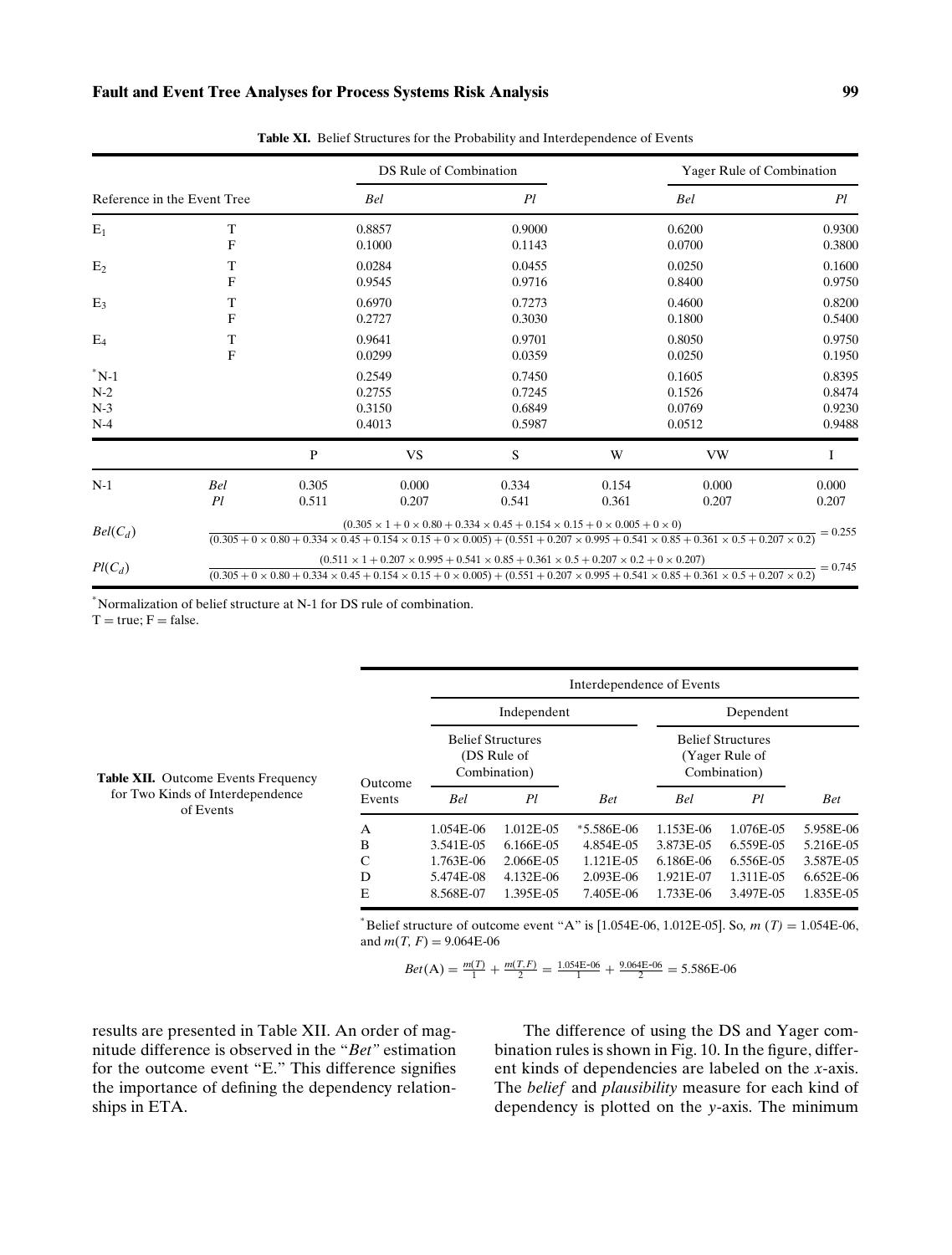

**Fig. 10.** Belief structure representing the frequency for outcome event "A."

and maximum values presented in Table VI are considered as the belief structure of dependency coefficient for each kind of dependency. The shaded areas in Fig. 10 represent the *belief* and *plausibility* measures for the outcome event "A." These areas show that the Yager combination rule measures a large belief structure in comparison to the DS combination rule. Hence, an interpretation can be made that the Yager combination rule yields more conservative results (i.e., a larger belief structure) in the context of existing high conflicts in the sources.

## **6.2. Runaway Reaction—FTA**

## *6.2.1. Fuzzy-Based Approach*

To demonstrate the fuzzy-based approach for FTA, the probability of basic events and their dependencies are defined using expert linguistic expressions. The linguistic expressions are converted into TFNs. The linguistic expressions and the corresponding TFNs are given in Table XIII. A total of seven different trials and the fuzzy arithmetic operations (described in Table VII) are used to evaluate the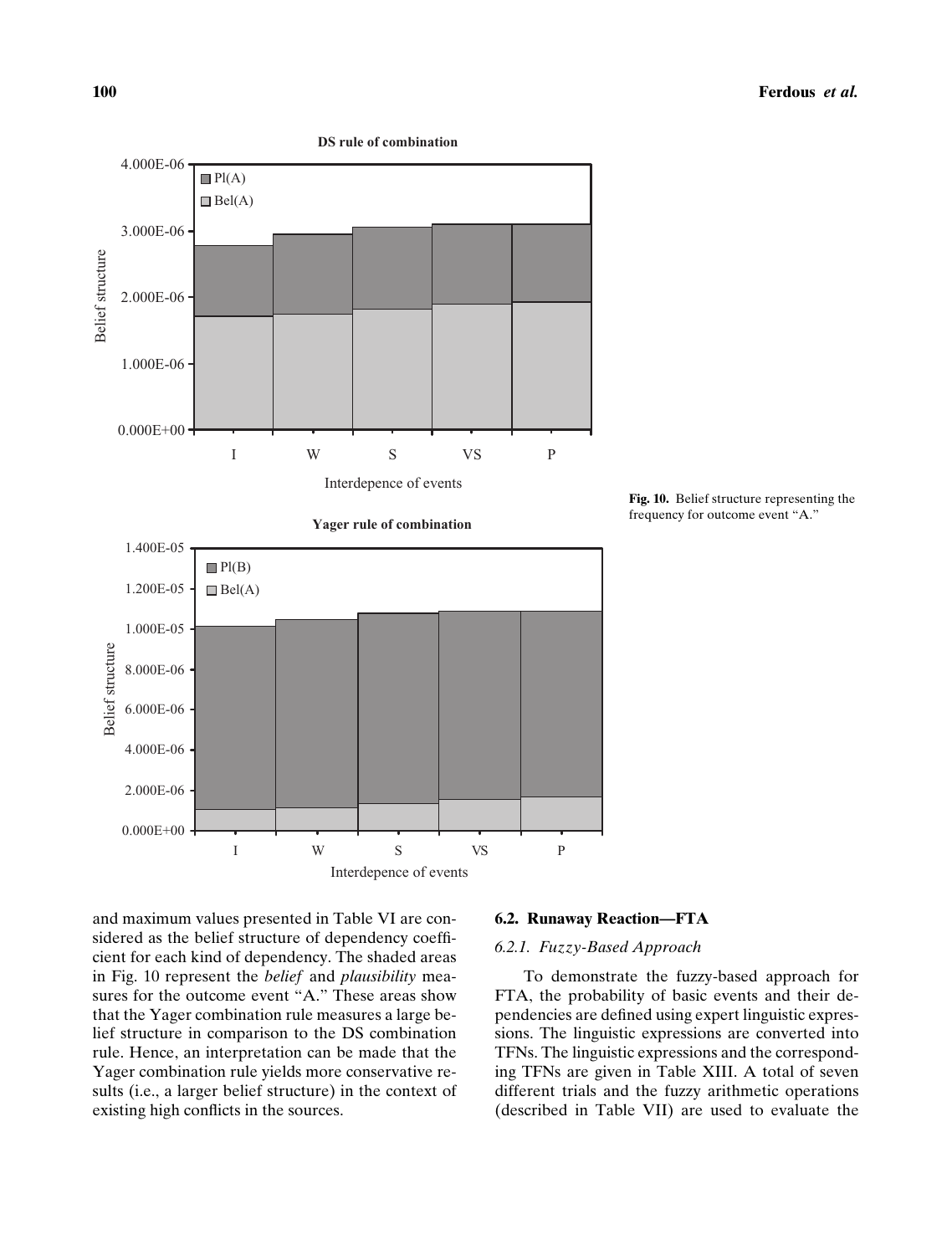## **Fault and Event Tree Analyses for Process Systems Risk Analysis 101**

**Table XIII.** Expert's Knowledge on the Probability of Basic Events

| Event           | Linguistic Variable | <b>TFNs</b>           |
|-----------------|---------------------|-----------------------|
| BE <sub>1</sub> | L                   | (0.1, 0.25, 0.4)      |
| BE <sub>2</sub> | VL                  | (0, 0.025, 0.05)      |
| BE <sub>3</sub> | ML                  | (0.045, 0.0975, 0.15) |
| BE <sub>4</sub> | VL                  | (0, 0.025, 0.05)      |
| BE <sub>5</sub> | VL                  | (0, 0.025, 0.05)      |
| BE <sub>6</sub> | VL                  | (0, 0.025, 0.05)      |

TFN for the top event. The trials are categorized based on different assumptions of dependencies at each node of the fault tree. The TFNs of the top event for the different trials are shown in Fig. 11. In trial 7, when perfect dependencies are assumed, the top event probability bears the maximum uncertainty. Contrary to trial 1, when the events are assumed independent, the top event probability bears the smallest uncertainty.

# *6.2.2. Evidence-Theory-Based Approach*

The fault tree for the runaway reaction as shown in Fig. 2 is studied to demonstrate the application of evidence-theory-based approach in FTA. The probability of basic events and the dependency coefficients for the fault tree are obtained from two independent sources. Tables X(b) and XIV show the experts' knowledge for defining the probability and dependency coefficients of basic events for the FTA.

DS and Yager combination rules are used to aggregate the knowledge and estimate the belief structures for the basic events and dependency coefficients. The belief structure of the top event is

|                               | Dependency of basic events in<br>different nodes (N) | <b>TFNs of top event</b><br>probability |       |       |                   |
|-------------------------------|------------------------------------------------------|-----------------------------------------|-------|-------|-------------------|
| Trials $(T)$                  | N-1                                                  | $N-2$                                   | $N-3$ | $N-4$ | $(P_L, P_m, P_R)$ |
| 1                             |                                                      |                                         |       | T     | (0, 0.013, 0.027) |
| $\mathfrak{D}_{\mathfrak{p}}$ | VW                                                   | VW                                      | VW    | VW    | (0, 0.061, 0.122) |
| 3                             | W                                                    | W                                       | W     | W     | (0, 0.122, 0.244) |
| 4                             | VS                                                   | S                                       | W     | W     | (0, 0.121, 0.243) |
| 5                             | S                                                    | S                                       | S     | S     | (0, 0.179, 0.359) |
| 6                             | VS                                                   | VS                                      | VS    | VS    | (0, 0.199, 0.399) |
| 7                             | P                                                    | P                                       | P     | P     | (0, 0.200, 0.400) |



**Fig. 11.** Uncertainty representation for top event using different trials.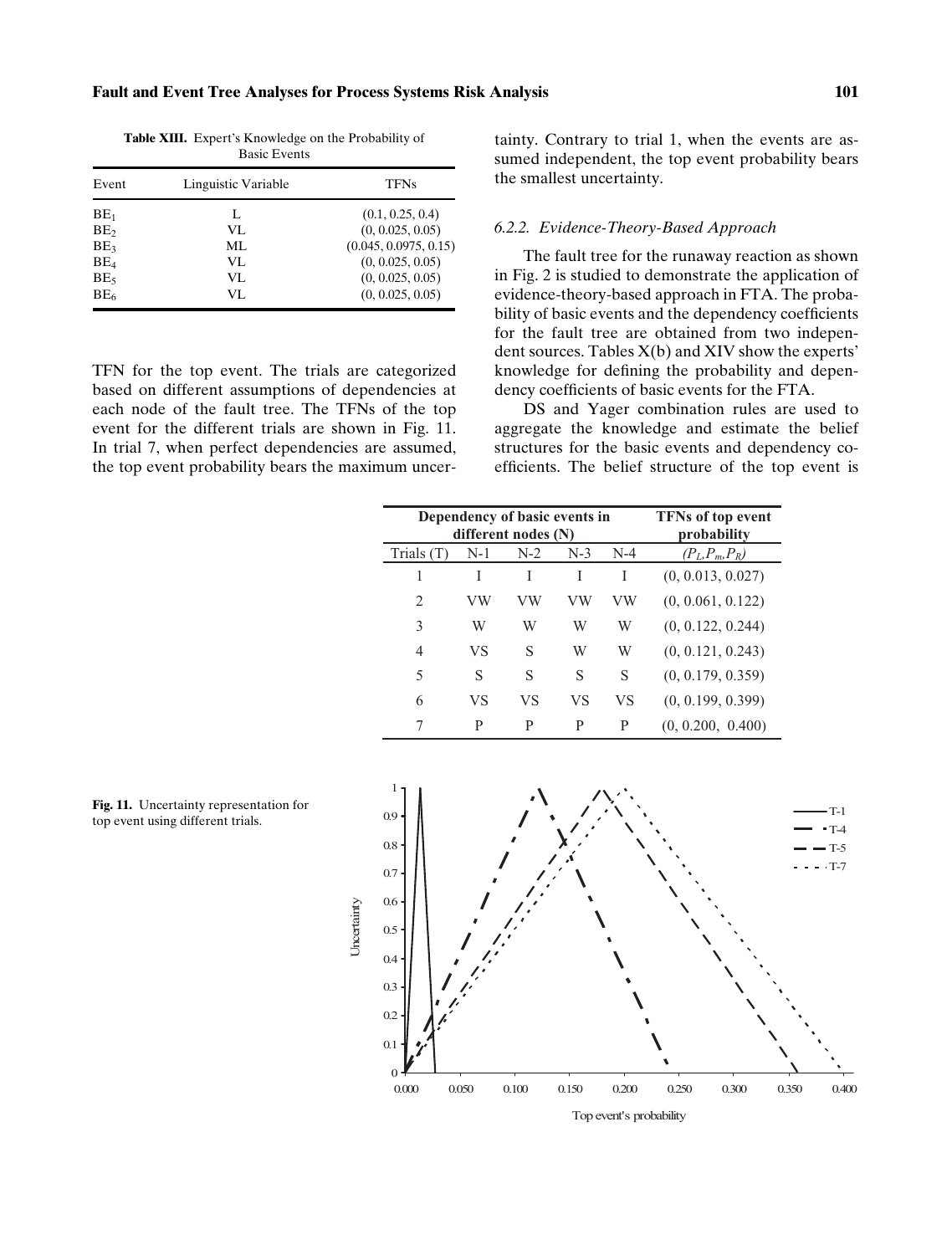**Table XIV.** Multisource Knowledge for the Probability of Basic Events

|                    |         | Expert $1(m_1)$ |          |         | Expert $2(m)$ |          |  |  |
|--------------------|---------|-----------------|----------|---------|---------------|----------|--|--|
| <b>Basic Event</b> | $\{F\}$ | $\{S\}$         | $\{SF\}$ | $\{F\}$ | $\{S\}$       | $\{SF\}$ |  |  |
| BE <sub>1</sub>    | 0.150   | 0.750           | 0.100    | 0.250   | 0.650         | 0.100    |  |  |
| BE <sub>2</sub>    | 0.020   | 0.800           | 0.180    | 0.015   | 0.900         | 0.085    |  |  |
| BE <sub>3</sub>    | 0.200   | 0.700           | 0.100    | 0.100   | 0.800         | 0.100    |  |  |
| BE <sub>4</sub>    | 0.015   | 0.950           | 0.035    | 0.025   | 0.950         | 0.025    |  |  |
| BE <sub>5</sub>    | 0.015   | 0.900           | 0.085    | 0.010   | 0.980         | 0.010    |  |  |
| BE <sub>6</sub>    | 0.002   | 0.950           | 0.048    | 0.001   | 0.940         | 0.059    |  |  |

 $S = success$ :  $F = failure$ .

then calculated by using the equations in Table IX. Table XV shows the belief structure and the *"Bet"* estimate of the top event for two combination rules. A total of seven trials are performed using different assumptions of interdependence between the basic events. The belief structure for each kind of dependence is defined in Table VI. Table XV indicates that the uncertainty in calculating the belief structure and "*Bet"* estimate varies accordingly with the change of interdependence at different nodes.

# **7. UNCERTAINTY-BASED FORMULATIONS FOR FTA AND ETA: A COMPARISON**

The level of uncertainty associated with a system is proportional to its complexity, which arises as a result of vaguely known relationships among various entities, and randomness in the mechanisms governing the domain. Sadiq *et al*.<sup>(50)</sup> described complex systems such as environmental, sociopolitical, engineering, or economic systems, which involve human interventions, and where vast arrays of inputs and outputs could not all possibly be captured

analytically or controlled in any conventional sense. Moreover, relationships between causes and effects in these systems are often not well understood but can be expressed empirically. Typical complex systems consist of numerous interacting factors or concepts. These systems are highly nonlinear in behavior and the combined effects of contributing factors are often subadditive or superadditive. The modeling of complex dynamic systems requires methods that combine human knowledge and experience as well as expert judgment. When significant historical data exist, model-free methods such as artificial neural networks (ANN) can provide insights into cause-effect relationships and uncertainties through learning from data. $^{(4)}$  But, if historical data are scarce and/or available information is ambiguous and imprecise, soft computing techniques can provide an appropriate framework to handle such relationships and uncertainties. Such techniques include probabilistic and evidential reasoning (Dempster-Shafer Theory), fuzzy logic, and evolutionary algorithms.(50) Table XVI provides a qualitative comparison between five soft computing techniques, including ANN, decision trees (DT), fuzzy rule-based models (FRBM), Bayesian networks (BN), and cognitive maps/fuzzy cognitive maps (CM/FCM). Central to this comparison is an assessment of how each technique treats inherent uncertainties and its ability to handle interacting factors that encompass issues specific to engineering systems. $(50)$ 

Qualitative and quantitative comparisons have been performed in this section to investigate the features and uncertainty handling abilities of different tools and the proposed approaches for FTA and ETA. The qualitative comparison presented in Table XVII illustrates that most of the tools such

|                |                                                  |           |       |       | Belief Structure of Top Event's Probability |             |             |            |            |            |  |
|----------------|--------------------------------------------------|-----------|-------|-------|---------------------------------------------|-------------|-------------|------------|------------|------------|--|
|                | Dependency of Basic Events<br>at Different Nodes |           |       |       | DS Rule                                     |             |             | Yager Rule |            |            |  |
| Trials $(T)$   | $N-1$                                            | $N-2$     | $N-3$ | $N-4$ | Bel                                         | Pl          | <b>Bet</b>  | Bel        | Pl         | <b>Bet</b> |  |
| 1              |                                                  |           |       |       | 3.440E-05                                   | $6.234E-04$ | 3.289E-04   | 2.579E-05  | 3.942E-03  | 1.984E-03  |  |
| 2              | VW                                               | VW        | VW    | VW    | 3.595E-05                                   | 3.865E-02   | 1.934E-02   | 2.721E-05  | 1.133E-01  | 5.666E-02  |  |
| 3              | W                                                | W         | W     | W     | 9.650E-05                                   | 8.294E-02   | 4.152E-02   | 8.555E-05  | 2.441 E-01 | 1.221E-01  |  |
| $\overline{4}$ | <b>VS</b>                                        | S         | W     | W     | 1.998E-04                                   | 8.292E-02   | 4.156E-02   | 1.772E-04  | 2.483E-01  | 1.242E-01  |  |
| 5              | S                                                | S         | S     | S     | 2.506E-04                                   | 1.151E-01   | 5.768E-02   | 2.440E-04  | 3.458E-01  | 1.730E-01  |  |
| 6              | VS                                               | <b>VS</b> | VS    | VS    | 3.167E-04                                   | 1.222E-01   | $6.126E-02$ | 3.160E-04  | 3.718E-01  | 1.860E-01  |  |
|                | P                                                | P         | P     | P     | 2.000E-04                                   | 1.224E-01   | $6.130E-02$ | 2.000E-04  | 3.725E-01  | 1.864E-01  |  |

**Table XV.** Belief Structures and "*Bet*" Estimations of Top Event for Different Trails

 $P =$  perfect dependence;  $VS =$  very strong;  $S =$  strong;  $W =$  weak;  $VW =$  very weak;  $I =$  independent.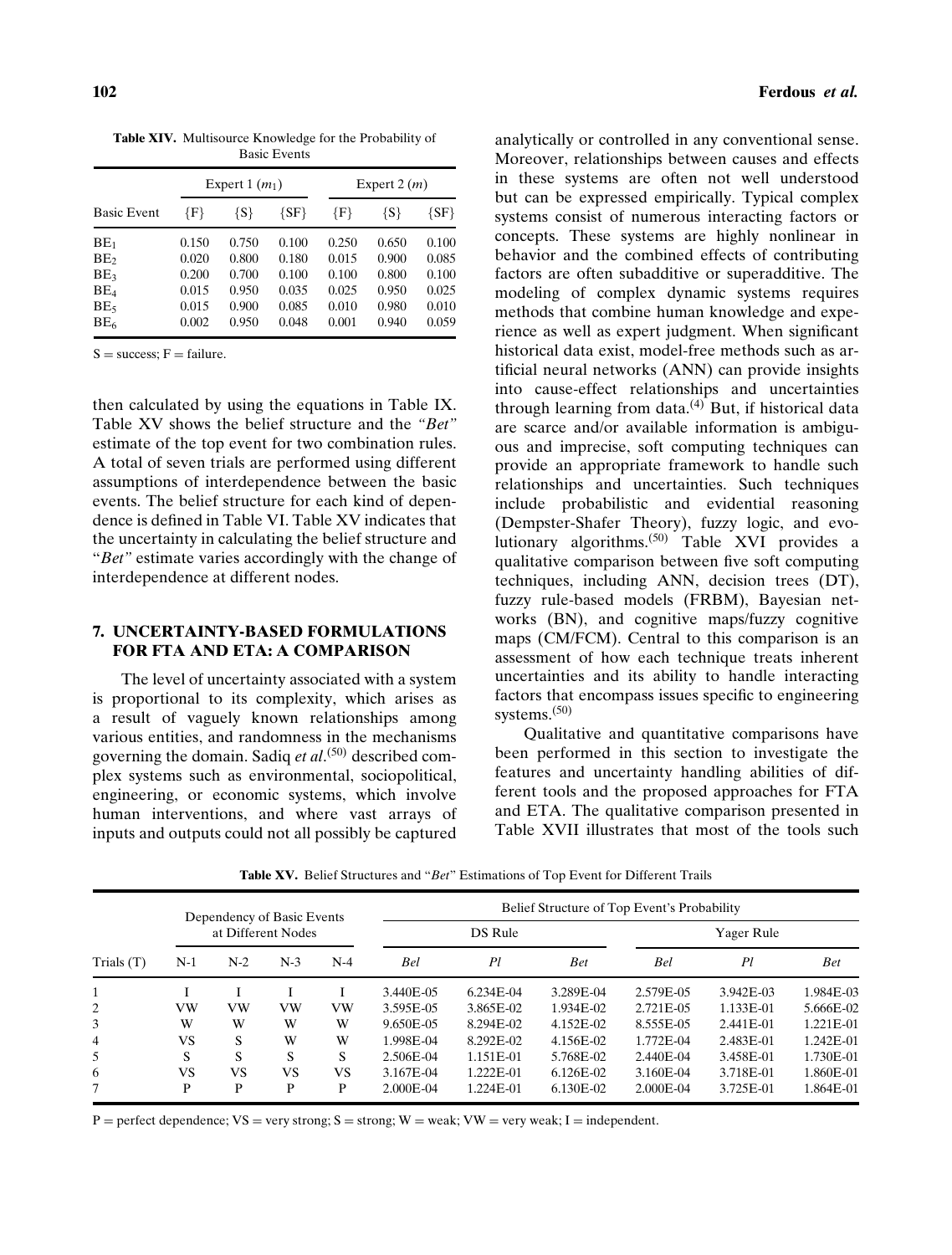|                                                                               |                  | Soft Computing Techniques                |                                         |                             |                                              |  |  |  |
|-------------------------------------------------------------------------------|------------------|------------------------------------------|-----------------------------------------|-----------------------------|----------------------------------------------|--|--|--|
| Attributes                                                                    | Decision<br>Tree | Fuzzy<br>Rule-<br><b>Based</b><br>Models | Artificial<br>Neural<br><b>Networks</b> | Bayesian<br><b>Networks</b> | Cognitive<br>Maps/Fuzzy<br>Cognitive<br>Maps |  |  |  |
| Network capability                                                            | $N^a$            | L <sub>p</sub>                           | N                                       | H <sup>c</sup>              | VH <sup>d</sup>                              |  |  |  |
| Ability to express causality                                                  | H                | M                                        | N                                       | H                           | VH.                                          |  |  |  |
| Formulation transparency                                                      | H                | H                                        | N <sup>e</sup>                          | H                           | VH                                           |  |  |  |
| Ease in model<br>development                                                  | H                | M                                        | M                                       | M                           | VH                                           |  |  |  |
| Ability to model complex<br>systems                                           | M                | H                                        | VH                                      | H                           | <b>VH</b>                                    |  |  |  |
| Ability to handle<br>qualitative inputs                                       | H                | H                                        | N                                       | H                           | <b>VH</b>                                    |  |  |  |
| Scalability and modularity                                                    | VL               | L                                        | VI <sub>f</sub>                         | H                           | <b>VH</b> <sup>g</sup>                       |  |  |  |
| Data requirements                                                             | H                | L                                        | <b>VH</b>                               | M                           | L <sup>h</sup>                               |  |  |  |
| Difficulty in modification                                                    | <b>VH</b>        | H                                        | M                                       | $\mathbf{L}$                | N                                            |  |  |  |
| Interpretability of results                                                   | VH               | <b>VH</b>                                | <b>VH</b>                               | VH                          | H                                            |  |  |  |
| Learning/training<br>capability                                               | H                | $M^{i}$                                  | VH                                      | H <sup>k</sup>              | $H^1$                                        |  |  |  |
| Time required for<br>simulation                                               | $\mathbf{L}$     | $\mathbf{L}$                             | H                                       | L                           | $\mathbf{L}$                                 |  |  |  |
| Maturity of science                                                           | VH               | H                                        | H                                       | VH                          | M                                            |  |  |  |
| Ability to handle dynamic<br>data                                             | L                | H                                        | H                                       | H                           | M                                            |  |  |  |
| Examples of hybrid<br>models (ability to<br>combine with other<br>approaches) | H                | VH <sup>m</sup>                          | $V$ H <sup>m</sup>                      | H                           | $H^n$                                        |  |  |  |

**Table XVI.** Comparison of Various Techniques for Complex Systems(50)

Ratings: N = no or negligible; VL = very low; L = low; M = medium; H = high; VH = very high.

aStructure is hierarchical.

bDimensionality is a major problem and formulation becomes complicated for network systems.

cCan manage networks but cannot handle feedback loops; therefore referred to as directed acyclic graphs (DAG).

<sup>d</sup>Can handle feedback loops.

eGenerally, referred to as black-box models.

f ANN needs to be retrained for new set of conditions.

gVery easy to expand because algorithm is in the form of matrix algebra.

hMinimal data requirement because causal relationships are generally soft in nature.

<sup>i</sup>Clustering techniques, e.g., fuzzy C-means.

<sup>j</sup>Algorithms, e.g., Hebbian learning.

kAlgorithms, e.g., evolutionary algorithms and Markov chain Monte Carlo.

<sup>1</sup>Training algorithms are available, which have been successful in training ANNs.

mExamples are available in the literature to develop models using hybrid techniques, e.g., neuro-fuzzy models.

<sup>n</sup>Has a potential to be used with other soft techniques.

as Relex V7.7,<sup>(51)</sup> RAM Commander 7.7<sup>(52)</sup>, and PROFAT<sup>(53)</sup> are unable to handle *dependency uncertainty*. Except for PROFAT, the other tools cannot handle subjective uncertainty in the fault and event trees for a system. PROFAT $^{(53)}$  is a fuzzybased tool that can handle subjective uncertainty; however, it fails to account for *epistemic uncertainty*

owing to ignorance or incompleteness of an expert's knowledge.

Another type of uncertainty arises due to lack of information on dependencies among events. Traditional FTA uses a default assumption of "independence" among the risk events to determine the joint probability (risk) of a parent event. This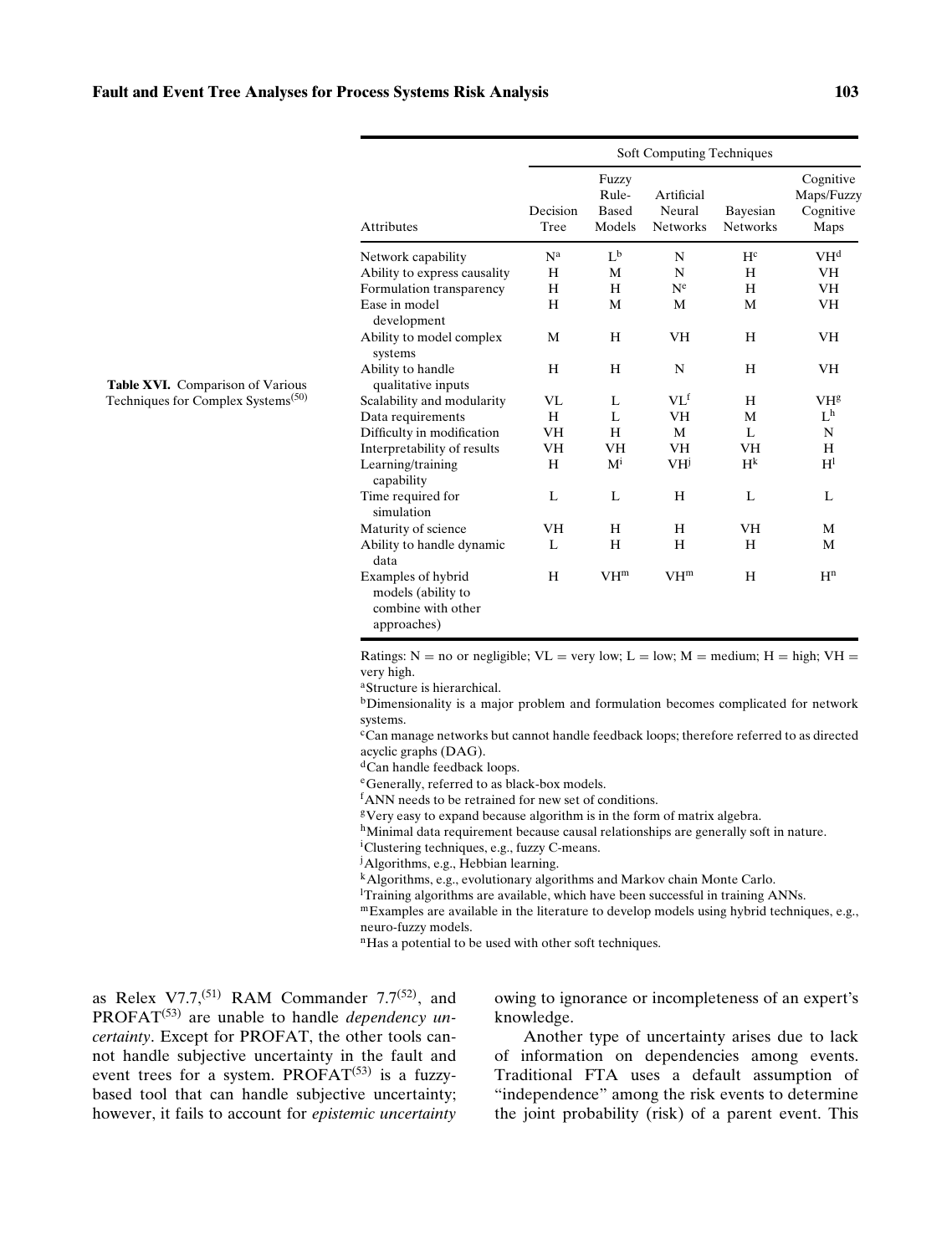| Uncertainty                     | Relax<br>$V77^{(51)a}$ | <b>RAM</b><br>Commander<br>$77^{(52)a}$ | <b>PROFAT</b><br>(Khan and<br>Abbasi, 1999) <sup>(53)</sup> | Proposed<br>Approach |
|---------------------------------|------------------------|-----------------------------------------|-------------------------------------------------------------|----------------------|
| Subjective (fuzzy-based)        | NC <sup>b</sup>        | NC                                      | $C^c$                                                       |                      |
| Incompleteness (evidence based) | NC                     | NC.                                     | NC.                                                         |                      |
| Dependency                      | NC                     | NC                                      | NC                                                          |                      |

**Table XVII.** Qualitative Comparisons of Proposed Approach with Available Fault Tree Analyses/Event Tree Analyses Tools

<sup>a</sup>A commercial software.

b<sub>Not</sub> considered.

<sup>c</sup>Considered.

assumption simplifies the analysis, but may not be very realistic. The relationship between risk events may be positively or negatively correlated (or independent). In the case of two independent events X and Y, the joint probability of their conjunction is simply a product of their individual probabilities.<sup> $(12,14)$ </sup> There exist many different methods to express correlation (dependence) but the Frank model (copula) is the most common.

Simple dependency coefficient-based empirical relations (similar to Li approach<sup>(24)</sup>) embedded within the proposed approach can concurrently handle the *dependency uncertainty* in FTA and ETA. The proposed approach successfully accounts for the subjective uncertainty using a membership function and evaluates the uncertainty range as a fuzzy interval. The evidence-theory-based approach can describe the *epistemic* and *aleatory uncertainties* in ex-

perts' knowledge using *bpa* and is able to provide a measure of uncertainty using belief structures.

Relax V7.7<sup>(51)</sup> and RAM Commander 7.7<sup>(52)</sup> are two useful tools for reliability and safety engineering. The probability of top event for the "runaway reaction fault tree" and the frequency of outcome events for the "LPG release event tree" have been analyzed using these tools for the same input (Fig. 1 and Table II). Results (Table XVIII) show that by introducing 10% uncertainty into the input data, these two tools accumulated about 19% and 9% of uncertainty on the calculated top event's probability and outcome event's frequency of "B." The original input data (Fig. 1 and Table II) are reduced by 10% to introduce the uncertainty into the analysis. The traditional (probabilistic) methods used predefined PDFs to describe the uncertainty in the input data (i.e., the probability of basic events or events in FTA

|                            |                                        | Determination of Probability of Top Event for "Runaway Reaction Fault Tree" |                    |                                      |  |                                  |          |                                         |                                  |
|----------------------------|----------------------------------------|-----------------------------------------------------------------------------|--------------------|--------------------------------------|--|----------------------------------|----------|-----------------------------------------|----------------------------------|
|                            | <b>Commercial Packages</b>             |                                                                             |                    |                                      |  |                                  |          |                                         | Evidence-Theory-Based            |
| Relex V7.7 <sup>(51)</sup> |                                        | RAM Commander $7.7^{(52)}$                                                  |                    |                                      |  | Fuzzy-Based Defuzzified Value    |          |                                         | <b>Bet Estimation</b>            |
| No<br>Uncertainty          | 10%<br>Uncertainty                     | No.<br>Uncertainty                                                          | 10%<br>Uncertainty | No.<br>Uncertainty                   |  | 10%<br>Uncertainty               |          | N <sub>0</sub><br>Uncertainty           | 10%<br>Uncertainty               |
| 3.16E-04                   | 2.55E-04                               | 3.41E-04                                                                    | 2.74E-04           | 8.71E-03                             |  | 8.76E-03                         | 3.16E-04 |                                         | 2.86E-04                         |
|                            |                                        | Determination of Frequency of Outcome Events for LPG Release                |                    |                                      |  |                                  |          |                                         |                                  |
|                            | Relex V7.7, RAM Commander<br>77(51,52) |                                                                             |                    | <b>Fuzzy-Based Defuzzified Value</b> |  |                                  |          | Evidence-Theory-Based Bet<br>Estimation |                                  |
| <b>Outcome Events</b>      | No Uncertainty                         | 10% Uncertainty                                                             |                    | No Uncertainty                       |  | 10% Uncertainty                  |          | No Uncertainty                          | 10% Uncertainty                  |
| A<br>B                     | $6.12E-06$<br>5.51E-05                 | 4.95E-06<br>5.01E-05                                                        |                    | 5.98E-06<br>5.54E-05                 |  | 5.99E-06<br>5.54E-05             |          | $6.12E - 06$<br>5.51E-05                | 8.36E-06<br>5.05E-05             |
| С<br>D<br>E                | 2.45E-06<br>2.72E-07<br>4.08E-06       | 3.76E-06<br>8.84E-07<br>8.27E-06                                            |                    | 1.50E-06<br>1.62E-07<br>4.97E-06     |  | 1.58E-06<br>1.71E-07<br>4.98E-06 |          | 2.45E-06<br>2.72E-07<br>4.08E-06        | 3.60E-06<br>6.64E-07<br>5.79E-06 |

**Table XVIII.** Quantitative Comparison of Fault Tree Analyses/Event Tree Analyses Tools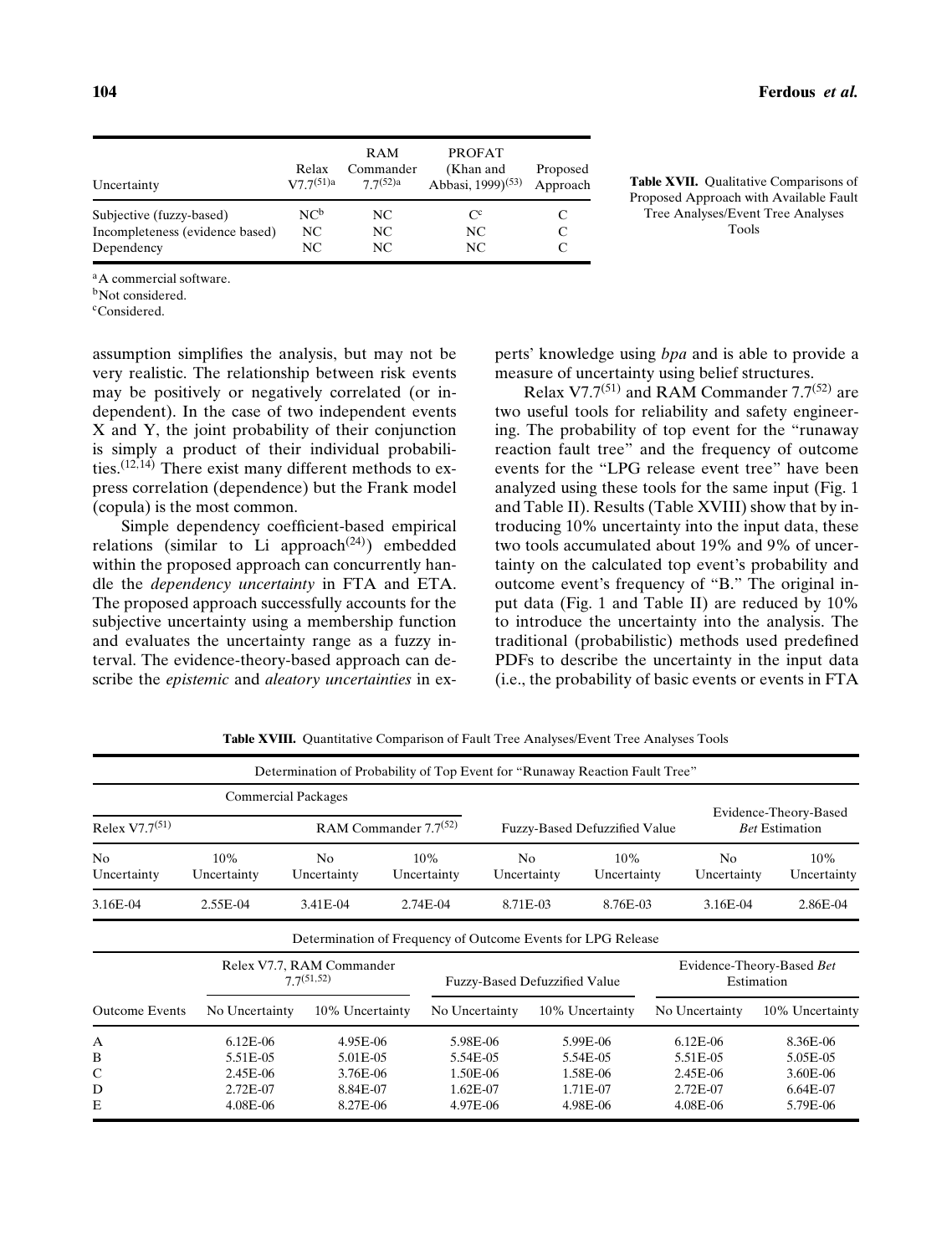or ETA). When the crisp data or the PDFs for the input data are not known or limited (a very common situation in process systems), the FTA or ETA are highly dependent on expert knowledge. In these situations, traditional tools and probabilistic approaches are not helpful. This makes the FTA/ETA less credible. Both fuzzy set theory and evidence theory are not limited by availability of detailed data. The results using both approaches are presented in Table XVIII. An expert knowledge and assumption of independence among events (or basic events) are used in calculating the top event probability and outcome events frequency. In fuzzy-based approach, the uncertainty is assigned using the membership function. The TFNs corresponding to 90% membership are considered as input data for the analysis. In evidence-theory-based approach, the uncertainty is allocated through the unassigned mass (as ignorance) of the power set. For the 10% uncertainty in the basic event probabilities, the evidence-theory-based approach estimates about 9% and 8% uncertainties in the response, that is,  $[2.55 \times 10^{-4}, 3.16 \times 10^{-4}]$  and  $[4.46 \times 10^{-5}, 5.63 \times 10^{-5}]$ , respectively. Similarly, the fuzzy-based approach measures less than 1% uncertainty results in the response (top event's probability as well as outcome event's frequency "B.") with corresponding fuzzy intervals of  $[7.38 \times 10^{-3}, 1.01 \times$  $10^{-2}$ ] and  $[5.47 \times 10^{-5}, 5.60 \times 10^{-5}]$ .

# **8. RESULTS AND DISCUSSIONS**

Two types of uncertainty, namely, *data uncertainty* and *dependency uncertainty*, were explored. Expert knowledge in terms of fuzzy linguistic grades and *bpa*s was used instead of assigning the *likelihood* and interdependencies of basic events/events as crisp probabilities for FTA/ETA. The dependency coefficient in each node of the fault tree and event tree addressed the *dependency uncertainty* and described the relationships among the basic events/events.

Fuzzy linguistic grades were assigned to TFNs and α*-*cut-based fuzzy empirical relations of the fuzzybased approach were used to handle the linguistic and subjective uncertainty in expert knowledge. For multisource knowledge, the incomplete and inconsistent *bap*s were combined by using combination rules. The dependency coefficients in evidencetheory-based empirical relations were used to describe the *dependency uncertainty* and analyze the fault tree and event tree under uncertainty due to inconsistent, incomplete, and partial ignorance of multisource knowledge.

The developed approaches were applied to two case studies: "LPG release event tree" and "runaway reaction fault tree." The interdependencies among the events (or basic events) were varied in each node of the fault tree or event tree. The impacts of the interdependencies were observed so as to understand the effects of the dependencies of events (or basic events) in FTA/ETA for process systems. For two dependence cases of basic events/events, independent and perfectly dependent, the output results for the FTA and ETA are provided in Tables XIX and XX, respectively. It can be observed in the first three rows of Table XIX that the results remain almost the same. However, when dependency was considered (fourth row in Table XIX), the results varied by an order of magnitude. This highlights the importance of dependencies in ETA.

The results in Table XX are inconsistent mainly because of different types of uncertainties modeled in the different approaches. The perfectly dependent case in FTA determines the probability range for the top event as [0, 0.400], which is a maximum in comparison to the independent case for representing the uncertainty. It can also be observed in Table XX that when the basic events are perfectly dependent, the point estimate (defuzzified value) of the top event exhibits a higher ordered magnitude in comparison to the deterministic approach and MCS-based

|                                  | Approach                                     |                                     | Dependency<br>of Events    | Frequency of<br>Outcome Event "A"                  |
|----------------------------------|----------------------------------------------|-------------------------------------|----------------------------|----------------------------------------------------|
| Table XIX. Summary of Event Tree | Deterministic approach<br>MCS-based approach | 90% confidence interval<br>Median   | Independent<br>Independent | $6.12E-06$<br>$(1.96E-05, 1.02E-04)$<br>$6.10E-06$ |
| <b>Analyses Results</b>          | Fuzzy-based approach                         | Fuzzy interval<br>Defuzzified value | Independent                | $(2.60E-06, 9.74E-06)$<br>$6.17E-06$               |
|                                  | Fuzzy-based approach                         | Fuzzy interval<br>Defuzzified value | Perfectly<br>dependent     | $(5.78E-05, 6.49E-05)$<br>$6.14E-05$               |

#### **Fault and Event Tree Analyses for Process Systems Risk Analysis 105**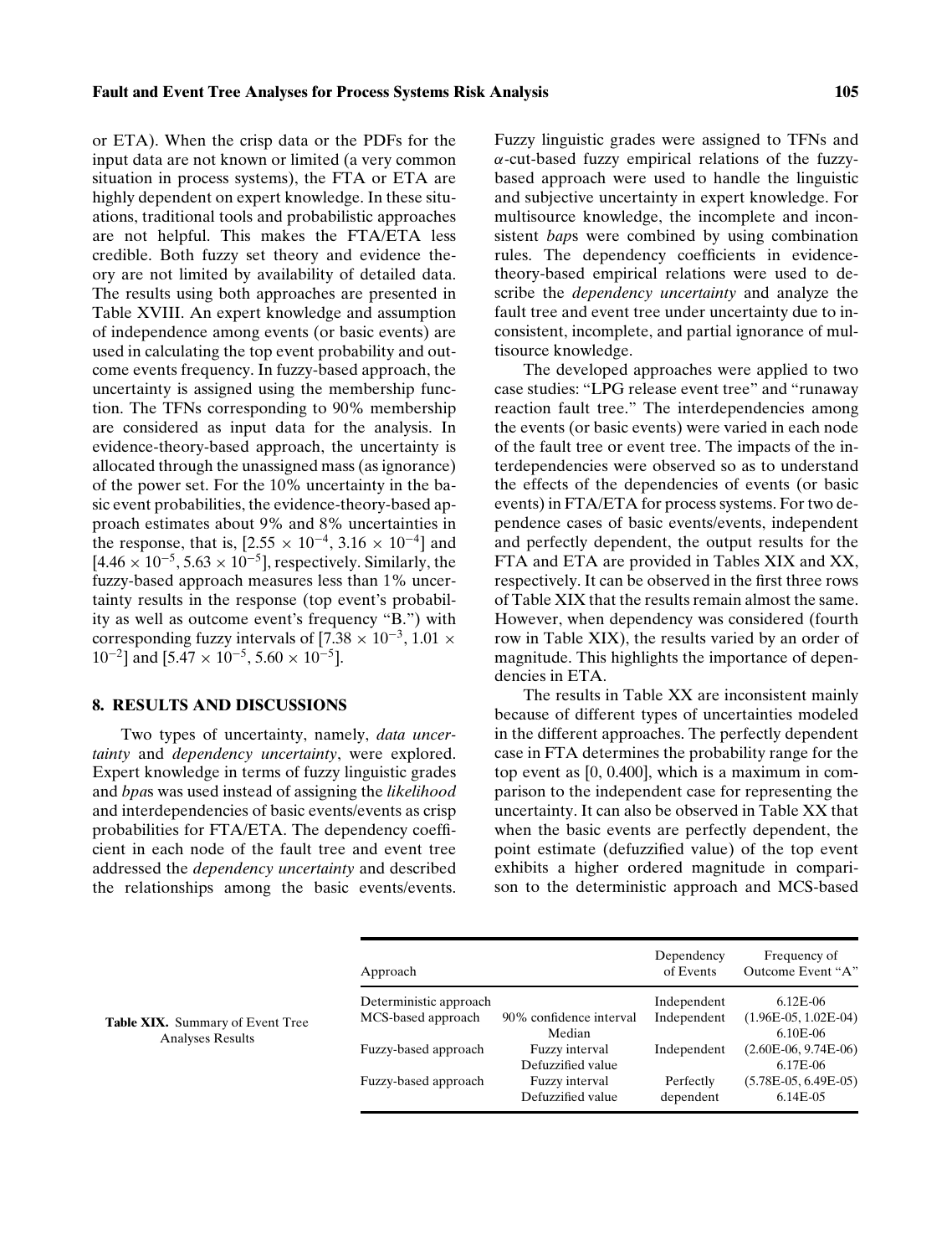| Approach<br>Deterministic approach |                         | Dependency of<br><b>Basic Events</b> | Top Event's<br>Probability $(P_{\text{Top}})$ |                                 |
|------------------------------------|-------------------------|--------------------------------------|-----------------------------------------------|---------------------------------|
|                                    |                         | Independent                          | $3.16E-04$                                    |                                 |
| MCS-based approach                 | 90% Confidence interval | Independent                          | $(4.24E-05, 2.31E-04)$                        | Table XX. Summary of Fault Tree |
|                                    | Median                  |                                      | 1.30E-04                                      | <b>Analyses Results</b>         |
| Fuzzy-based approach               | Fuzzy interval          | Independent                          | $(0, 2.70E-02)$                               |                                 |
|                                    | Defuzzified value       |                                      | 1.35E-02                                      |                                 |
| Fuzzy-based approach               | Fuzzy interval          | Perfectly dependent                  | $(0, 4.00E-01)$                               |                                 |
|                                    | Defuzzified value       |                                      | 2.00E-01                                      |                                 |

approach. This confirms the significance of including the dependencies of the basic events in FTA. Similar observations of using the evidence-theory-based approach for FTA/ETA (Tables XII and XV) confirm that a reliable and robust result cannot be attained without considering the interdependencies of events (or basic events).

# **9. CONCLUSIONS**

FTA and ETA are two fairly established techniques; however, the uncertainty in defining the probabilities and the relationships of events (or basic events) can lead to questionable results for QRA. The traditional approaches require the known probability and the independence assumption of events (or basic events), which are rare and often unrealistic for process systems. Two different approaches to handle these types of uncertainties in FTA and ETA are derived in this study by combining expert knowledge with fuzzy set theory and evidence theory. The application of these approaches to two different case studies shows the proposed approaches are more robust to handle the uncertainty in QRA for the process systems in the following ways:

- (1) Fuzzy-based approaches and evidencetheory-based approaches properly address the uncertainties in expert knowledge and analyze the event trees or fault trees associated with different kinds of uncertainties in expert knowledge.
- (2) Introduction of a dependency coefficient in the fuzzy- and evidence-theory-based approaches describes interdependencies among the events (or basic events) in a fault tree/event tree.
- (3) The proposed approaches can be applied to FTA/ETA for any process systems that have *data* and *dependency uncertainties*.

Including the negative dependencies of events (or basic events), and combining the subjectivity (using fuzzy-based approach) and incompleteness (evidence theory) into a single approach, for example, Fuzzy-Dempster-Shafer, may offer additional future improvement to the approaches developed here.

# **ACKNOWLEDGMENTS**

The authors gratefully acknowledge the financial support provided by the Natural Sciences and Engineering Research Council of Canada (NSERC) through the Strategic Grant Program.

# **REFERENCES**

- 1. Ferdous R, Khan F, Veitch B, Amyotte PR. Methodology for computer aided fuzzy fault tree analysis. Process Safety and Environmental Protection, 2009; 87(4):217–226.
- 2. Spouge J. A Guide to Quantitative Risk Assessment for Offshore Installations. Aberdeen, UK: CMPT Publication, 1999.
- 3. Vesely WE, Goldberg FF, Roberts NH, Haasl DF. Fault Tree Handbook. Washington, DC: U.S. Nuclear Regulatory Commission, 1981.
- 4. Haasl DF. Advanced concepts in fault tree analysis. In System Safety Symposium. Seattle, WA, Washington, DC: Boeing Company, 1965.
- 5. Hauptmanns U. Fault tree analysis of a proposed ethylene vaporization unit. Industrial & Engineering Chemistry Fundamentals, 1980; 19(3):300–309.
- 6. Hauptmanns U. Fault tree analysis for process industries engineering risk and hazard assessment. Pp. 21–59 in Kandel A, Avni E (eds). Engineering Risk & Hazard Assessment, vol. 1. Boca Raton, FL: CRC Press, 1988.
- 7. Kumamoto H, Henley EJ. Probabilistic Risk Assessment and Management for Engineers and Scientists, 2nd ed. New York: IEEE, 1996.
- 8. AIChE. Guidelines for Chemical Process Quantitative Risk Analysis. New York: CCPS of the American Institute of Chemical Engineers, 2000.
- 9. Andrews JD, Dunnett SJ, Tu L. Event tree analysis using binary decision diagrams. IEEE Transactions on Reliability, 2000; 49(2):230–238.
- 10. Ferdous R, Khan F, Sadiq R, Amyotte P, Veitch B. Handling data uncertainties in event tree analysis. Process Safety and Environmental Protection, 2009; 87(5):283–292.
- 11. Mannan MS. Lees' Loss Prevention in the Process Industries: Hazard Identification, Assessment and Control, 3rd ed. Burlington: Butterworth-Heinemann, 2005.